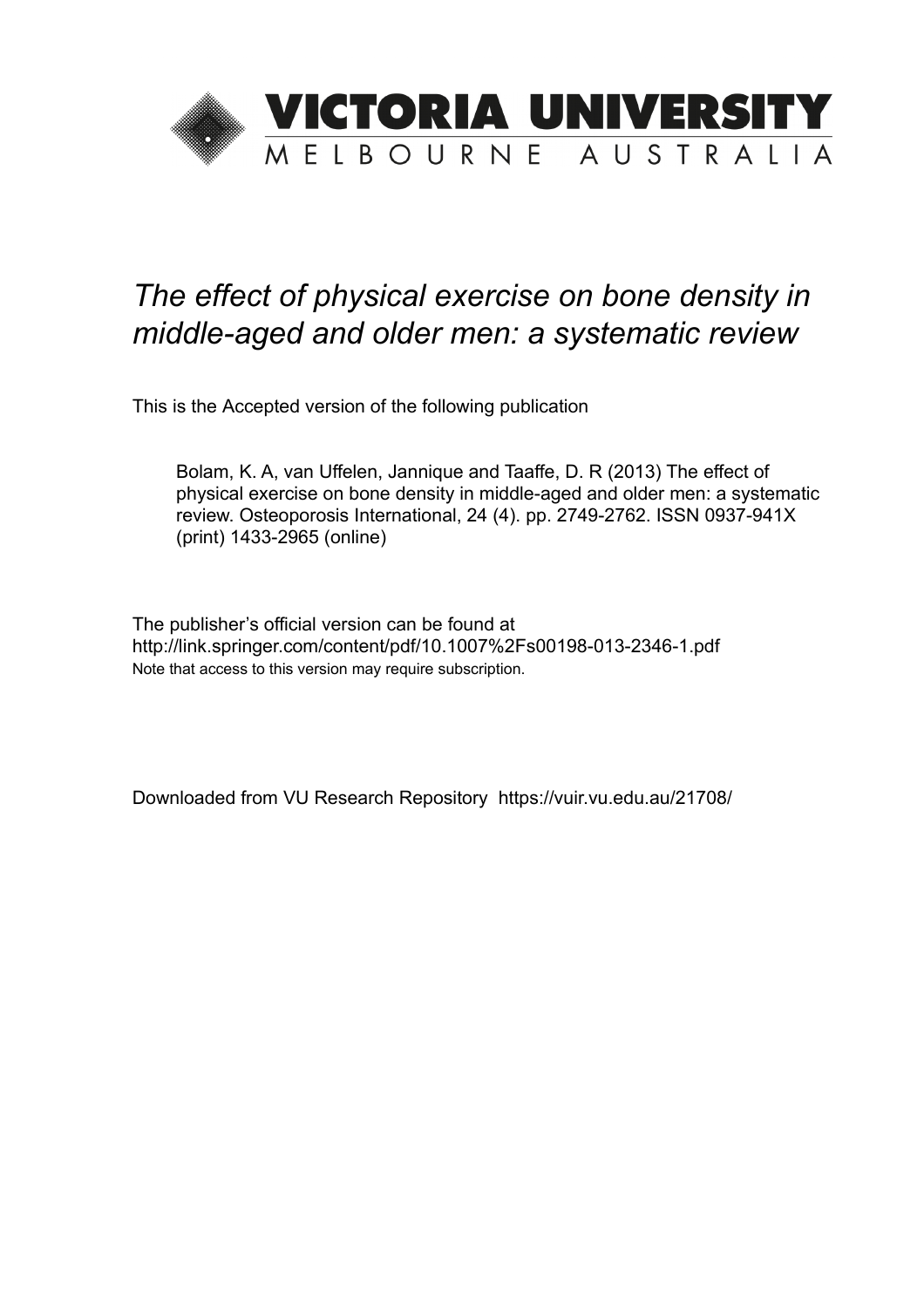# The effect of physical exercise on bone density in middle-aged and older men: A systematic review

Kate A. Bolam<sup>1</sup>, Jannique G.Z. van Uffelen<sup>1,2</sup>, Dennis R. Taaffe<sup>1,3,4</sup>

## *From:*

<sup>1</sup> School of Human Movement Studies, The University of Queensland, Brisbane, QLD, Australia; <sup>2</sup> Institute of Sport, Exercise & Active Living, Victoria University, Melbourne, VIC, Australia; <sup>3</sup> School of Environmental and Life Sciences, The University of Newcastle, Ourimbah, NSW, Australia; 4 Edith Cowan University Health and Wellness Institute, Edith Cowan University, Joondalup, WA, Australia

Address for correspondence and reprint requests to:

Kate A Bolam School of Human Movement Studies The University of Queensland, Brisbane, QLD Australia

Ph: 61-7-33469710 Fax: 61-7-33656877 E-mail: k.bolam@uq.edu.au

Running title: Exercise and bone health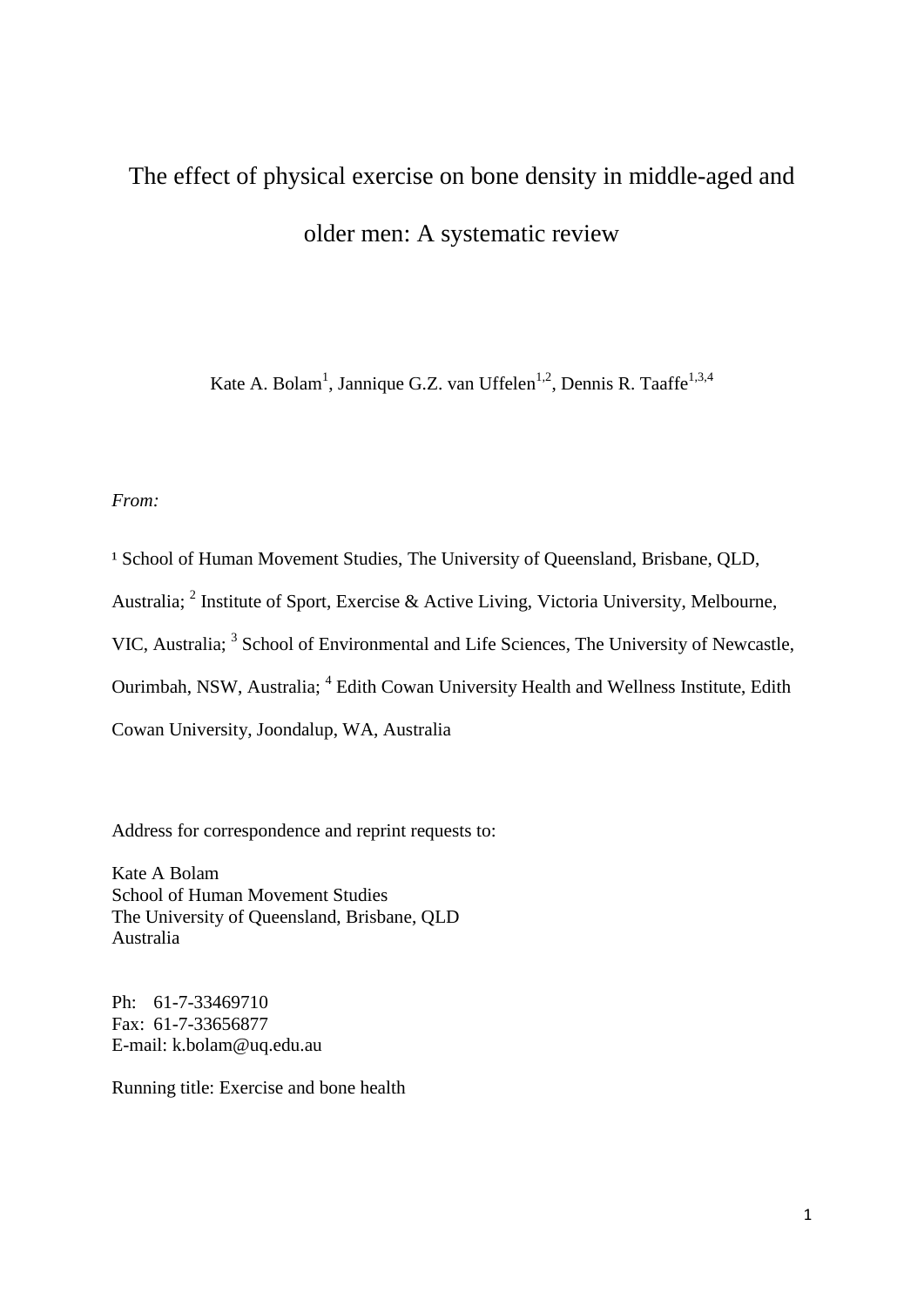#### **ABSTRACT**

Although trials have shown that exercise has positive effects on bone mineral density (BMD), the majority of exercise trials have been conducted in older women. The aim of this study was to systematically review trials examining the effect of weight-bearing and resistancebased exercise modalities on the BMD of hip and lumbar spine of middle-aged and older men. Eight electronic databases were searched in August 2012. Randomised controlled or controlled trials that assessed the effect of weight-bearing and resistance-based exercise interventions on BMD measured by dual-energy x-ray absorptiometry (DXA), and reported effects in middle-aged and older men were included. Eight trials detailed in 9 papers were included. The interventions included walking  $(n=2)$ , resistance training  $(n=3)$ , walking + resistance training  $(n=1)$ , resistance training  $+$  impact-loading activities  $(n=1)$ , resistance training  $+$  Tai Chi (n=1). Five of the 8 trials achieved a score of less than 50% on the modified Delphi quality rating scale. Further, there was heterogeneity in the type, intensity, frequency and duration of the exercise regimens. Effects of exercise varied greatly among studies, with 6 interventions having a positive effect on BMD and 2 interventions having no significant effect. It appears that resistance training alone or in combination with impactloading activities are most osteogenic for this population, whereas the walking trials had limited effect on BMD. Therefore, regular resistance training and impact-loading activities should be considered as a strategy to prevent osteoporosis in middle-aged and older men. High quality randomised controlled trials are needed to establish the optimal exercise prescription.

Keywords: Exercise ∙ Men ∙ Bone ∙ Osteoporosis ∙ Aging ∙ Systematic review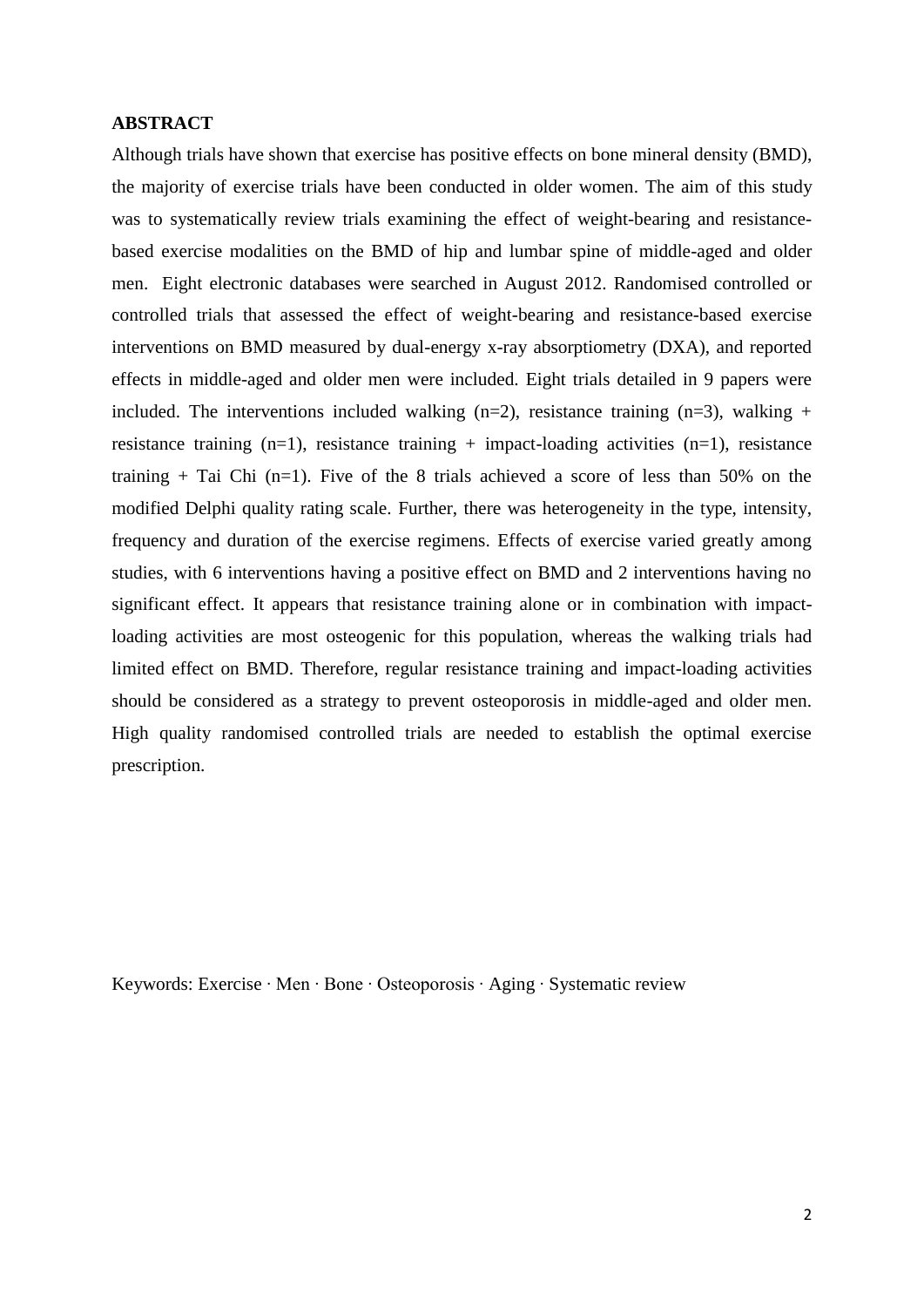#### **INTRODUCTION**

With the aging of the population, developing safe and effective strategies to prevent osteoporosis and consequent fractures is of great importance. The mechanisms that underpin bone mineral density (BMD) decline following peak bone mass are multifaceted and complex in nature. Although changes in sex hormones, nutrition and bone-loading are responsible for bone loss across the lifespan in males and females, important gender-specific differences exist [\[1,](#page-16-0) [2\]](#page-16-1). The decline in bone mass in men up to the age of 50 and in premenopausal women is approximately 0.3 to 1.1% per year [\[3\]](#page-16-2), with an accelerated rate of bone loss in women for four to eight years following menopause [\[4\]](#page-16-3) due to oestrogen withdrawal. During this period, women will lose approximately 15% in BMD or 1 standard deviation (SD), leading to a 1.5-to 3-fold increase in fracture risk [\[5,](#page-16-4) [6\]](#page-16-5). In contrast, the decline in bone mass for men is more gradual with an age-related loss of  $\sim 0.7\%$  per year after age 50 [\[3\]](#page-16-2). Nonetheless, approximately one third of all osteoporotic fractures are accounted for by middle-aged and older men [\[7\]](#page-16-6) and so understanding the role preventative strategies (for example exercise) may have in attenuating the bone loss experienced by men in this age group is of great importance.

Regular physical exercise has been recommended as a low-cost and safe nonpharmacological strategy to counter the loss of bone mass that accompanies aging. The principles of effective bone loading are somewhat unique compared to the exercise response of other body systems such as the muscular or cardiovascular systems. It has long been established that to improve bone density, bone tissue must be subjected to mechanical loading above that experienced in daily activities [\[8\]](#page-16-7). Mechanical loading should be dynamic, novel and involve high strain magnitudes and rates resulting in substantial overload [\[8,](#page-16-7) [9\]](#page-16-8).

To date, the effects of exercise on the skeleton have been examined predominantly in preand post-menopausal women [\[10-17\]](#page-16-9) due to the higher rates of osteoporosis in women than in men. Reviews of these exercise trials indicate that, in women, the combination of high-impact loading exercises and moderate to high intensity resistance training is the most beneficial to prevent age-related bone loss [\[13-15,](#page-16-10) [17,](#page-16-11) [18\]](#page-16-12). However, older women not only have different rates of bone loss compared to older men, but during menopause the skeleton's response to loading is dampened [\[19\]](#page-16-13) due to the reduced sensitivity of bone cells [\[20\]](#page-16-14). Consequently, the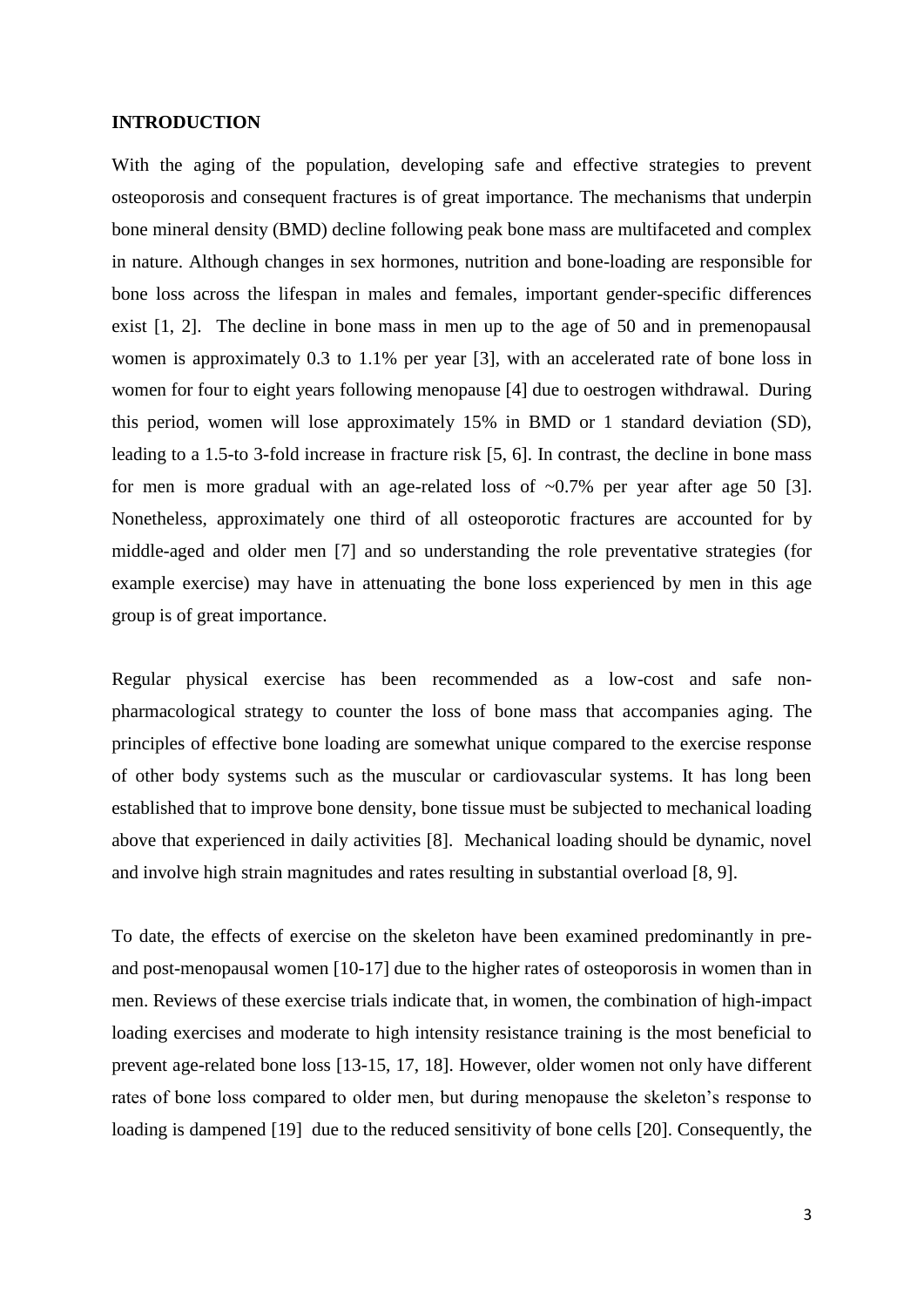response of bone to exercise is dissimilar between middle-aged men and women during the first few years following the onset of menopause [\[21\]](#page-16-15).

As the burden of osteoporosis in men is becoming increasingly recognized [\[22\]](#page-17-0), a small but growing number of exercise interventions have been trialled in men. Recent reviews of the effect of exercise on the BMD of male and female adults [\[23\]](#page-17-1) and older adults [\[18\]](#page-16-12) have focused on the effects on BMD in women. To our knowledge, only one review by Kelley and colleagues [\[24\]](#page-17-2) has exclusively focused on the effect of exercise interventions on BMD in men. Of the eight interventions included in the review [\[24\]](#page-17-2), only two used dual x-ray absorptiometry (DXA) to measure BMD of middle-aged or older male participants, while the remaining studies recruited exclusively younger participants or used other methods to assess BMD. The authors [\[24\]](#page-17-2) concluded that exercise may help improve or maintain bone density, but that more trials were required to confirm the benefits in men. However, the review by Kelley et al. [\[24\]](#page-17-2) was published over a decade ago and therefore an updated review of the effects of exercise on the bone health of middle-aged and older men is warranted.

Moreover, there is some discrepancy between the conclusions of bone and exercise reviews [\[17,](#page-16-11) [18,](#page-16-12) [23\]](#page-17-1) and recent international practice guidelines for osteoporosis in men [\[22\]](#page-17-0). These new guidelines recommend activities such as walking as a preventative strategy for osteoporosis despite an apparent lack of supporting evidence from randomized controlled trials. Whilst walking is beneficial for an array of health outcomes, its prescription as a standalone osteoporosis prevention strategy is inconsistent with the current American College of Sports Medicine (ACSM) position stand on physical activity for bone health [\[25\]](#page-17-3).

With an aging population and thus an increasing prevalence of osteoporosis in men, there is a growing urgency for health professionals to develop evidence-based exercise guidelines for men. Therefore, the aim of this systematic review was to examine both the findings and the study quality of exercise trials examining the effect of weight-bearing and resistance-based modalities on BMD of the hip and lumbar spine in middle-aged and older men.

#### **METHODS**

#### *Literature search*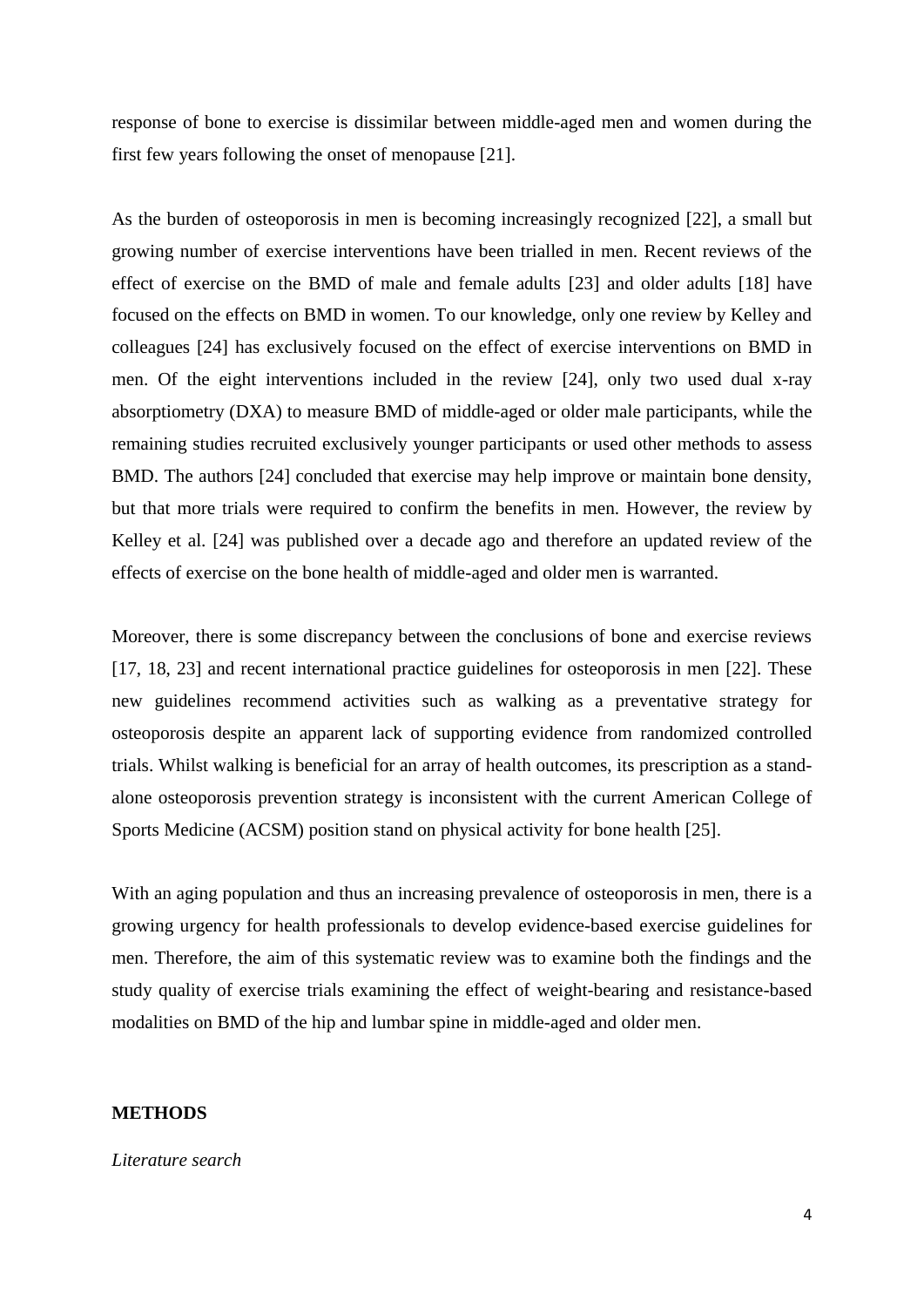We conducted searches in the databases PubMed, EMBASE (via EMBASE.com), CENTRAL (Cochrane Central Register of controlled trials), PEDro and SPORTDiscus in August 2012. Search terms included combinations of thesaurus terms (MeSH in PubMed, CENTRAL, EMtree in EMBASE) and free text terms. Free terms for exercise ('resistance\*training', 'strengthening', 'exercise', 'weight\*lifting', 'weight\*bearing', 'jump\*', 'bounding', 'skipping', 'hopping', 'impact\*loading', 'high\*impact', 'running', 'stair\*climbing', 'jogging', 'walk\*', 'leap\*', 'weight\*training', 'resistance', 'strength') were used in AND-combination with the search terms expressing the target population ('men', 'adults', 'patients', 'participants', 'subjects', 'people', middle\*aged', 'aged', 'aged, 80 and over') and search terms representing bone density (e.g. 'bone\*density', 'bone\*strength', 'bone\*mass', 'bone\*mineral', 'bone\*tissue', 'metabolic\*bone\*disease'). In PubMed, search results were limited by search terms indicating specific study designs (e.g. 'trial', 'random', 'intervention', 'pilot\*study'). The complete list of search terms is available on request.

#### *Inclusion criteria*

The inclusion criteria were: 1) design: randomized controlled trials (RCT) or controlled trials (CT); 2) population: middle-aged or older men (45 years and older). Studies in middle-aged and older men and studies including men and women in which results for men and women were reported separately were eligible for inclusion; 3) intervention: any exercise protocol involving resistance training only, impact loading exercise only, weight-bearing aerobic exercise only or a combination of these types of exercise; and 4) outcome: bone mineral density (BMD,  $g/cm^2$ ) of the lumbar spine, Ward's triangle, trochanter, proximal femur, femoral neck or total hip measured by DXA. Only full-text articles were included and no restrictions were placed on the language of the article. Titles and abstracts of articles identified through the search process were reviewed first by K.A.B to exclude articles out of scope. Subsequently, K.A.B., J.G.Z.v.U. and D.R.T. independently reviewed the full texts of all potentially relevant articles for eligibility. Disagreements were discussed and resolved. Articles that met the inclusion criteria were also examined to ensure that the same subjects were not included in more than one article based on data from the same study. Reference lists of eligible articles were manually checked for additional references.

#### *Quality assessment and data extraction*

Data on the study population, exercise programs, and outcome measures were extracted independently by two authors (K.A.B. and D.R.T.). On the basis of program descriptions in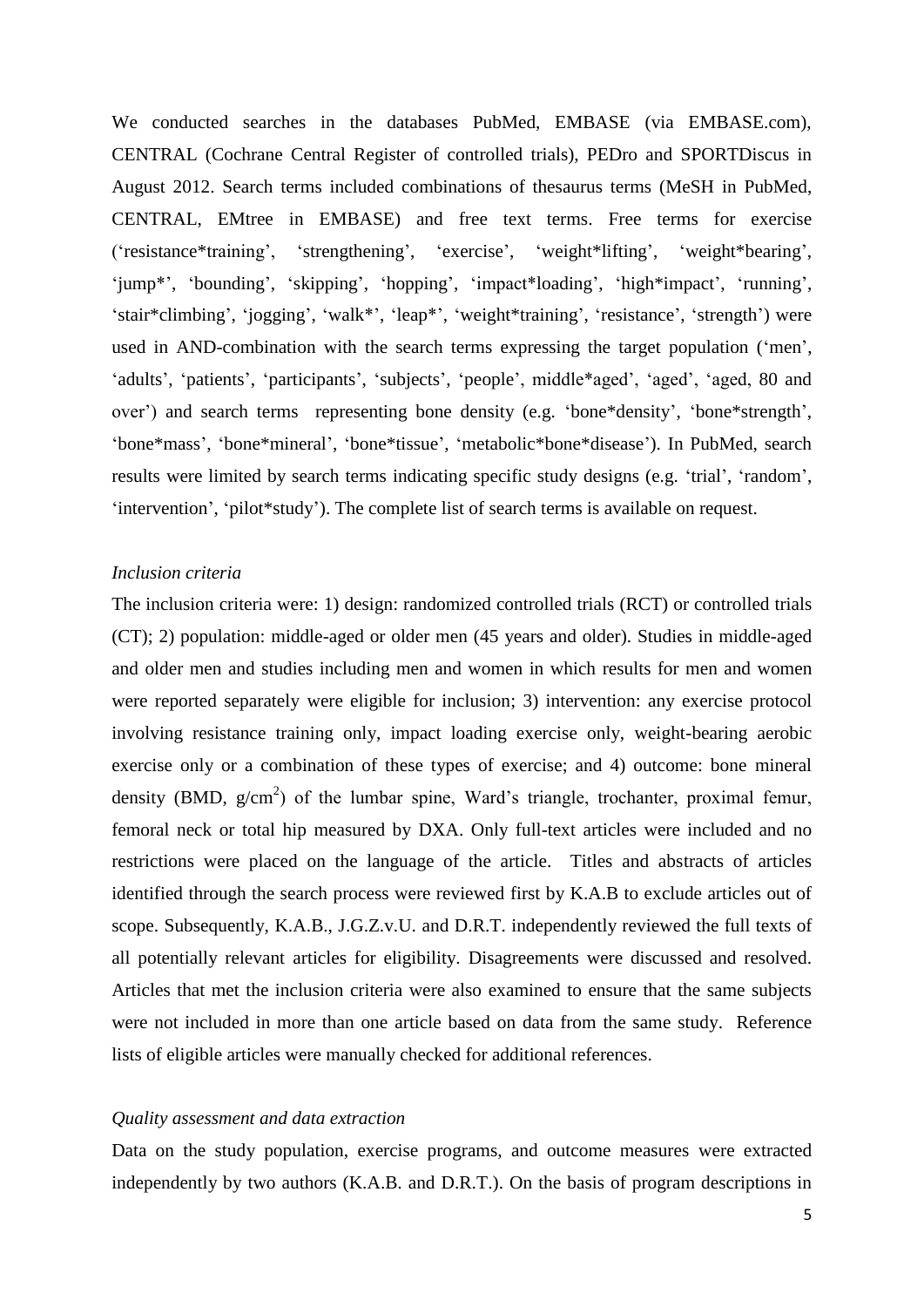the individual studies, programs were qualified by an exercise physiologist as weight-bearing aerobic, strength training, impact-loading exercise or a combination thereof. Methodological quality of the included reviews was independently determined by 2 of the 3 authors (K.A.B. and D.R.T. or J.G.Z.v.U.) using the Delphi list developed by Verhagen et al. [\[26\]](#page-17-4). This list consists of 9 quality criteria assessing different methodological aspects. Two of the 9 criteria (i.e. blinding of the trainers and blinding of the participants) were not appropriate for the type of interventions we were reviewing and these items were excluded. Thus, quality of included studies was examined using a 7 item quality rating list [\[26,](#page-17-4) [27\]](#page-17-5).

1. Was the method of randomization performed?

- 2. Was the treatment allocation concealed?
- 3a. Were the groups similar at baseline regarding the most prognostic indicators?
- 3b. If groups weren't similar at baseline, was this adjusted for in the analyses?
- 4. Were the eligibility criteria specified?
- 5. Was the outcome assessor blinded?
- 6. Were point estimates and measures of variability presented for BMD?
- 7. Did the analysis include an intention-to-treat analysis (ITT) (defined as all of participants randomised were included in analysis)?

All criteria were equally rated using a "yes" (1), "no" (0), or "unclear" (0) answer format and a quality score was generated as a percentage of the maximum score for each included study.

#### **RESULTS**

The systematic search resulted in 3106 records; details of the search process are shown in Figure 1. Abstracts of 3106 articles were initially reviewed. After removing articles out of scope the full text of 42 articles was independently checked for eligibility. Thirty-three articles were excluded. Checking the reference lists of eligible articles did not result in additional articles. Nine articles from eight studies met the inclusion criteria [\[28-36\]](#page-17-6). One intervention was described in 2 articles, but with different durations of intervention [\[30,](#page-17-7) [31\]](#page-17-8) . Both articles are included and are considered as the 1 intervention.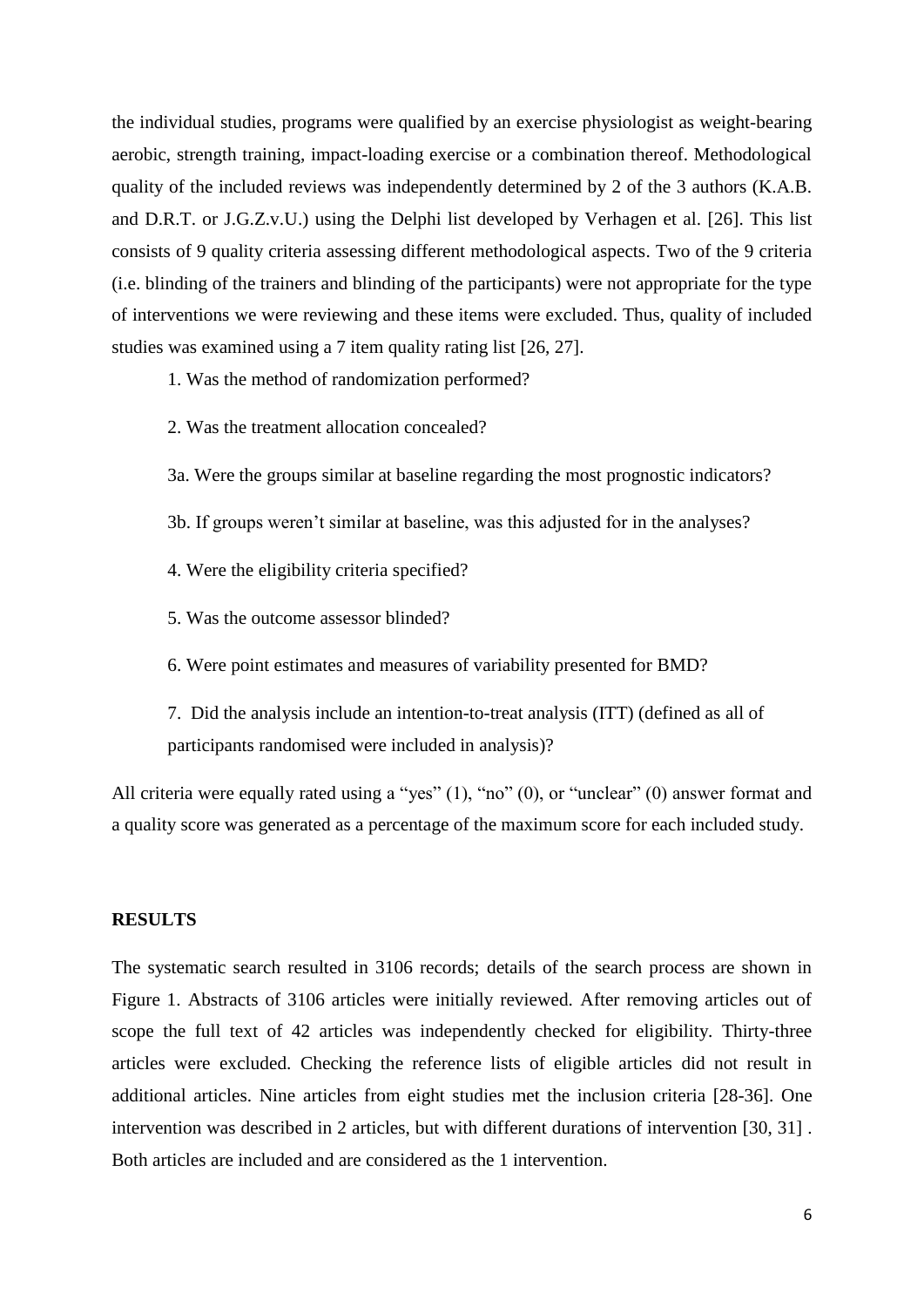#### *Quality assessment*

The results of the methodological quality assessment are presented in Table 1. Quality scores ranged from 29% to 100% with 3 of the 8 studies scoring over 50%. Although 6 of the included studies were RCT's, randomisation was not concealed in two of these RCTs. Methodological aspects that were not scored positively in most of the 8 included studies were reporting of point estimates (included in 1 study [\[30,](#page-17-7) [31\]](#page-17-8)), blinding of the outcome assessor (included in 3 studies [\[28,](#page-17-6) [30,](#page-17-7) [31,](#page-17-8) [33\]](#page-17-9)), and conducting an ITT analysis (included 4 studies [\[30-33,](#page-17-7) [36\]](#page-17-10)). All of the studies scored well for group similarity at baseline [\[28-36\]](#page-17-6) and 5 of the 8 specified eligibility criteria [\[28-32,](#page-17-6) [35\]](#page-17-11).

#### *Study population and exercise programs*

Characteristics of the study participants and exercise programs are shown in Table 2. Participants in the studies were middle-aged and older men predominantly from non-clinical populations but one study included heart transplant patients on glucocorticoid treatment [\[36\]](#page-17-10). Sample sizes ranged from 11 to 147 men, with participants aged 50 to 79 years. The duration of the programs ranged from 3 months to 4 years (mean 13 months) with DXA assessments at the start and after completion of the exercise programs. In the heart transplantation study, Braith and colleagues [\[36\]](#page-17-10) also measured the BMD of participants 2 months prior to commencing the exercise intervention to assess the impact of glucocorticoid therapy following transplantation. Changes in BMD over the initial 2 months prior to exercise are also reported in Table 2. Of the eight exercise programs 2 included walking only, 3 included resistance training only, 1 included walking and resistance training, 1 included resistance training and impact-loading activities, and 1 included resistance training and Tai Chi. The majority of the programs prescribed 3 exercise sessions a week (ranging from 2-5 each week). The prescribed intensities of the interventions varied greatly. Within the trials that included resistance exercises, intensity in all but 1 of the inventions used individualised intensities; percentage of 1-RM [\[30,](#page-17-7) [31\]](#page-17-8) where RM or repetition maximum is the maximum amount that can be moved or lifted one time only, 8-RM [\[29\]](#page-17-12) or 5-15-RM [\[35\]](#page-17-11). The exception was the study by Woo et al. [\[28\]](#page-17-6), who did not report intensity but instead the participants were supplied with a medium strength elastic band (Theraband) for resistance. The 2 trials involving aerobic exercise required the participants to walk at a brisk pace corresponding to 40-60% of their maximal oxygen uptake  $(VO_2 \text{ max})$  [\[34\]](#page-17-13) or their lactate threshold [\[33\]](#page-17-9). The jumping program in the trial by Kukuljan and colleges [\[30,](#page-17-7) [31\]](#page-17-8) required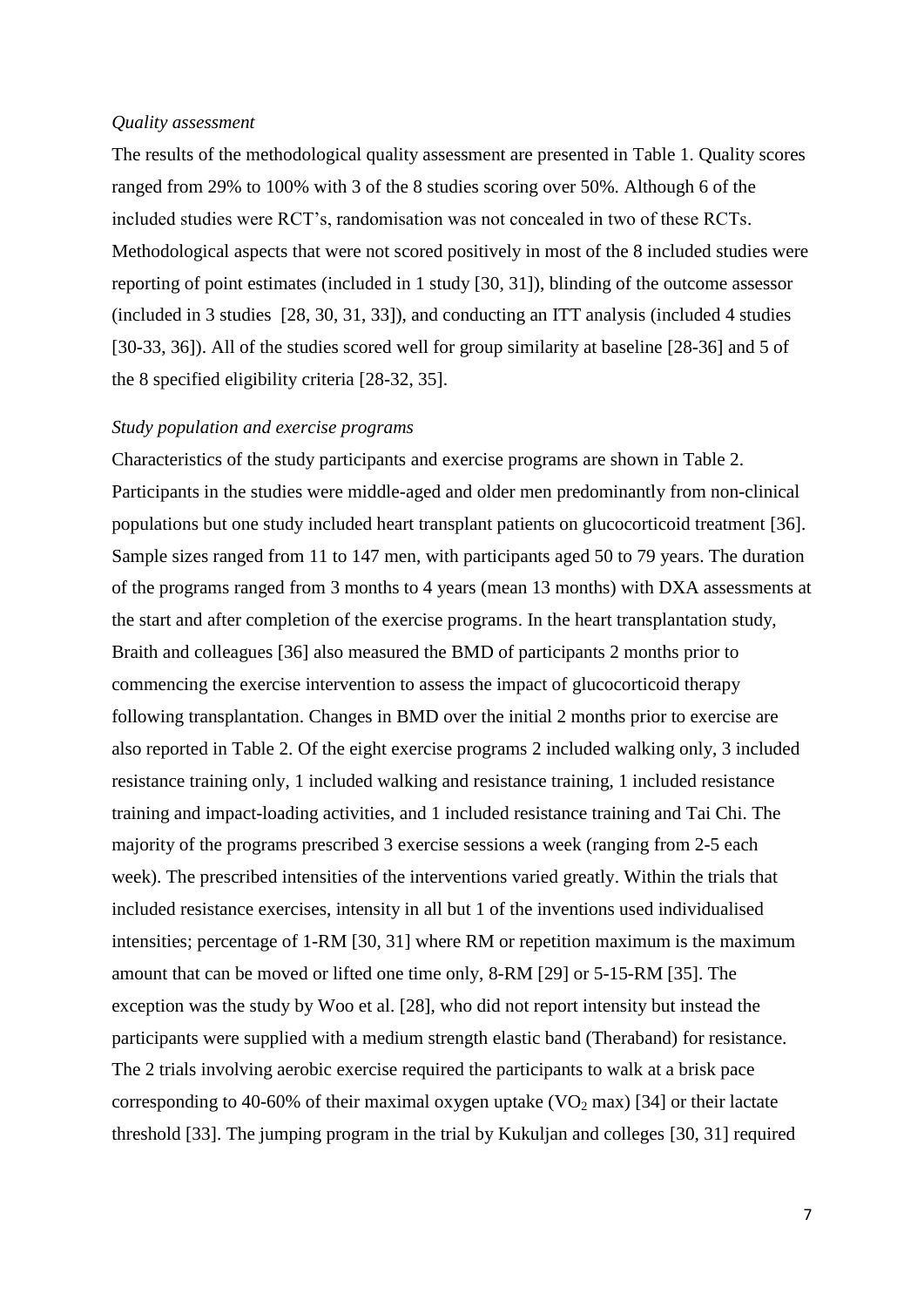the participants to perform impact-loading activities with ground reaction forces (GRFs) ranging from 1.5 to 9.7 times body weight.

Four of the 8 trials were supervised and in the majority of cases this was by exercise specialists/exercise physiologists. In addition to an exercise specialist, in the trial by Menkes and colleagues [\[35\]](#page-17-11) registered nurses and physical therapists were the supervisors. Three of the studies did not report if the sessions were supervised [\[28,](#page-17-6) [32,](#page-17-14) [33\]](#page-17-9) and 1 was unsupervised [\[34\]](#page-17-13). Machine and free weights were used in all of the resistance training protocols with the exception of the 1 trial that used elastic bands [\[28\]](#page-17-6). No equipment was used by the participants in the walking interventions while the impact loading intervention used boxes and benches [\[30,](#page-17-7) [31\]](#page-17-8). While all of the 8 studies included control groups, only 4 described the instructions given to these participants and these were poorly detailed [\[28,](#page-17-6) [29,](#page-17-12) [34,](#page-17-13) [36\]](#page-17-10). Braith et al. [\[36\]](#page-17-10) compared their intervention with a post-operative walking program, Huuskonen et al. [\[34\]](#page-17-13) advised the control group participants to make their personal choice whether to engage in physical activity or not, Whiteford and colleagues [\[29\]](#page-17-12) provided their control group with education and advised them to walk 30 minutes 3 days per week, and Woo et al. [\[28\]](#page-17-6) reported that the control group was not prescribed any exercise.

#### *Reported findings*

The effects of the interventions on BMD are shown in Table 2. BMD of the lumbar spine was reported in 7 of the 8 studies [\[28,](#page-17-6) [29,](#page-17-12) [31,](#page-17-8) [32,](#page-17-14) [34-36\]](#page-17-13). In addition, femoral neck BMD was reported in 5 [\[29,](#page-17-12) [31,](#page-17-8) [32,](#page-17-14) [35,](#page-17-11) [36\]](#page-17-10), total hip BMD in 3 [\[28,](#page-17-6) [29,](#page-17-12) [31\]](#page-17-8), trochanteric BMD in 3 [\[29,](#page-17-12) [31,](#page-17-8) [32\]](#page-17-14), both Ward's triangle [\[32\]](#page-17-14) and proximal femur BMD in 1 [\[34\]](#page-17-13), while Paillard and colleagues [\[33\]](#page-17-9) reported only that they measured hip BMD.

The greatest between group change in BMD was in the trial by Braith et al. [\[36\]](#page-17-10) among heart transplant patients. The only study to include high-impact loading exercise or high-velocity power resistance training in their trial was Kukuljan et al. [\[31\]](#page-17-8). Although there were significant increases in BMD in most of the resistance training programs, the study by Kukujan et al. was the only trial to report a significant difference in BMD (femoral neck) between the exercise and control group following the intervention period. Both the exercise and control group lost BMD in the trials by Paillard et al. [\[33\]](#page-17-9), Ryan et al. [\[32\]](#page-17-14) and Whiteford et al. [\[29\]](#page-17-12) with the exception of the increase in femoral neck BMD of the exercising group in the study by Ryan et al. [\[32\]](#page-17-14). Importantly, although not statistically significant, the exercise groups all lost less BMD than the control groups, in all but one of the studies [\[28\]](#page-17-6).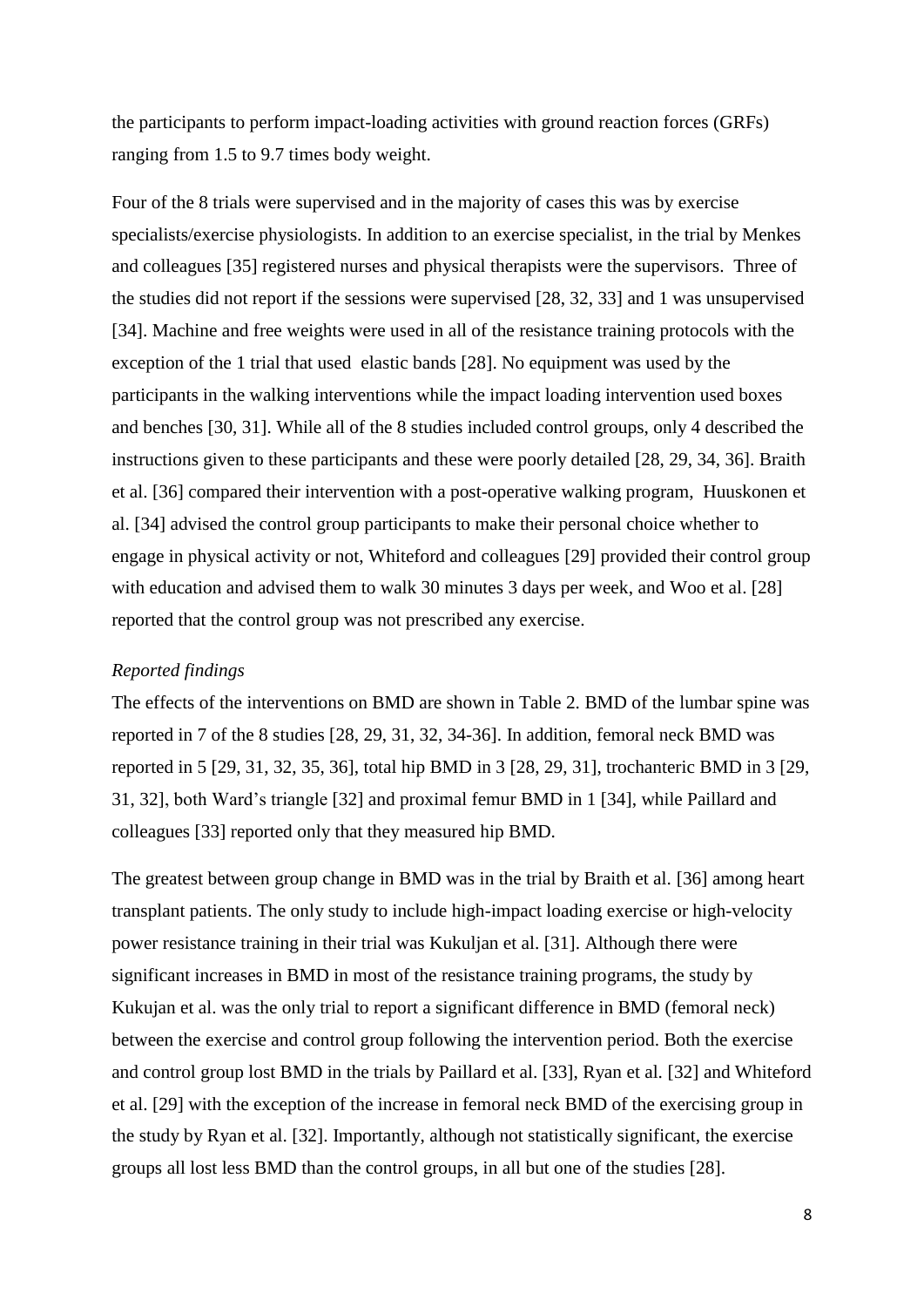Conversely, in the trial by Woo et al. [\[28\]](#page-17-6) total hip BMD of those in the elastic band resistance group declined more than individuals in the control group, although lumbar spine BMD of the control and exercise groups increased. Between group differences for 2 of the studies [\[34,](#page-17-13) [35\]](#page-17-11) could not be calculated because numerical data were not reported in these papers.

#### *Dropout, attendance and adverse events*

Four of the 8 studies reported no dropouts from the control or exercise groups [\[32,](#page-17-14) [33,](#page-17-9) [35,](#page-17-11) [36\]](#page-17-10). Of the trials that did report dropout the average rate was 3.3% [\[28,](#page-17-6) [29,](#page-17-12) [31,](#page-17-8) [34\]](#page-17-13). For the 4 studies [\[28-31,](#page-17-6) [35\]](#page-17-11) who reported dropout by group, the overall dropout rates were 6.8% and 2.1% for the exercise and control groups, respectively. Reason for drop out included personal reasons [\[29,](#page-17-12) [34\]](#page-17-13), death of participants [34], illness [\[29,](#page-17-12) [31\]](#page-17-8), or work and personal commitments [\[29,](#page-17-12) [31\]](#page-17-8). Only 4 of the 8 studies reported attendance rates [\[28-31,](#page-17-6) [35\]](#page-17-11). Six of the 8 studies did not include or report any adverse events [\[28,](#page-17-6) [32-36\]](#page-17-14). In the 2 studies that did, Kukuljan and colleagues [\[30,](#page-17-7) [31\]](#page-17-8) noted that although there were no serious or adverse events associated with their exercise regimen (exercise only and the exercise and milk groups), a number of medical complaints occurred. These included exacerbation of longstanding gout of the foot  $(n=1)$ , aggravated knee or hip pain  $(n=2)$ , lower back injury (n=2), aggravation of a long standing shoulder injury (n=2). In addition 3 men suffered an inguinal hernia. All of these men were able to continue with the program except for one man whose longstanding lower back injury caused him to withdraw from the trial. Similarly, Whiteford et al. [\[29\]](#page-17-12) noted the following as reasons given for withdrawal from their resistance training program: bypass surgery  $(n=1)$ , fracture of a thoracic vertebra  $(n=1)$ , hip replacement (n=1), depression (n=1), hip problems (n=1), chronic illness (n=1), moved (n=3), and personal reasons (n=7). These reasons were not reported as adverse events associated with or as a result of participation in the resistance training program. Five men in the trial by Whiteford et al. [\[29\]](#page-17-12) withdrew from the control group due to depression  $(n=1)$ , moved away from the study location  $(n=3)$ , or for personal reasons  $(n=1)$ .

#### **DISCUSSION**

The purpose of this systematic review was to investigate the effects of exercise on hip or spine BMD in middle-aged and older men. Following a search of the literature, we identified 8 intervention studies reported in 9 journal articles that met the inclusion criteria. The results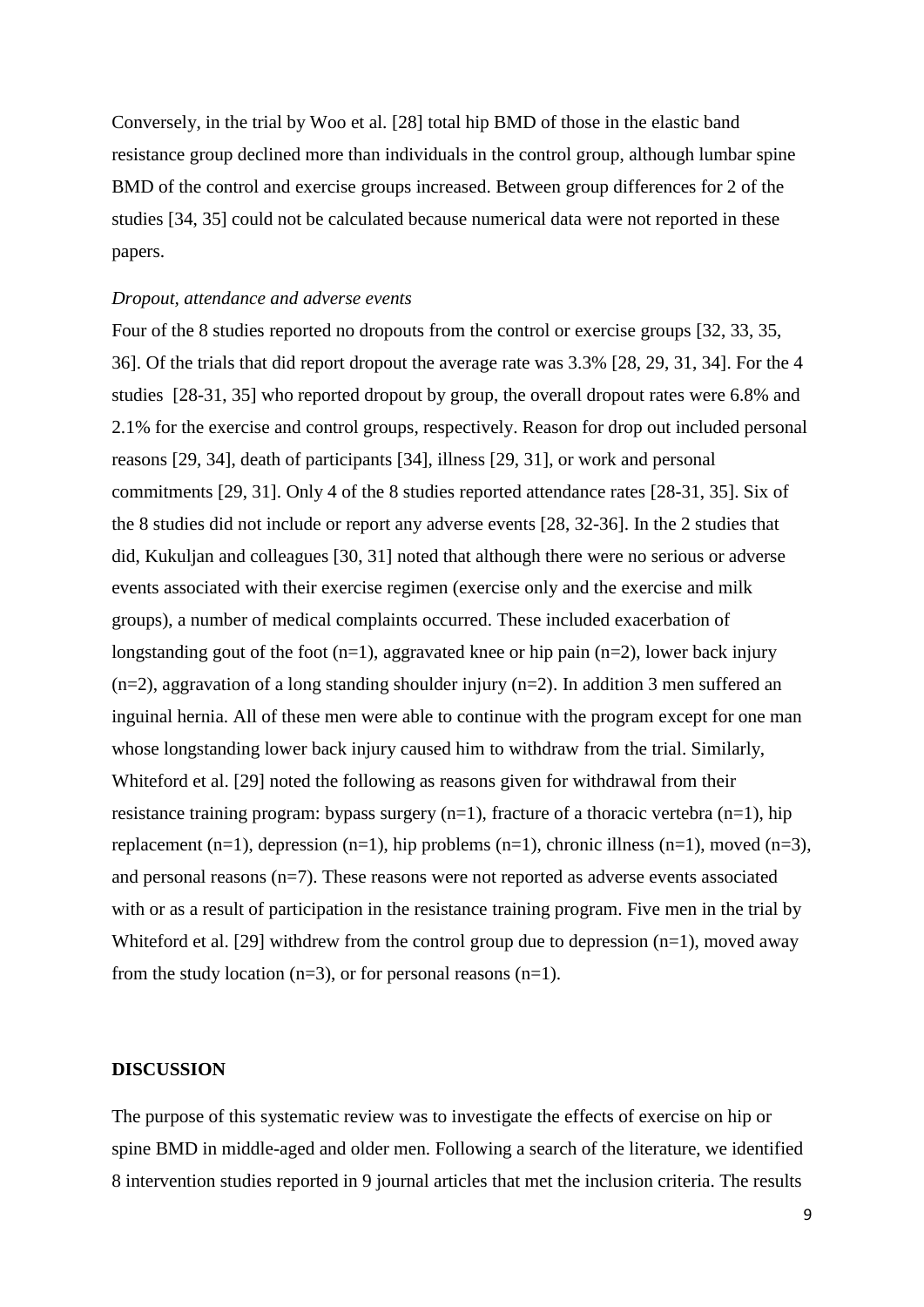from this review support the findings of similar reviews in pre- and post-menopausal women, that resistance training and high-impact loading activities are more likely to induce positive effects on the BMD of weight-bearing skeletal sites than walking, which is relatively lowimpact. Nevertheless, the optimal exercise prescription for middle-aged and older men cannot be determined from the results of the trials in this systematic review due to variations in reported BMD changes and in the design of the exercise programs, and the relatively poor methodological quality of a number of the trials.

Five of the 8 trials achieved a quality rating score of less than 50% on the modified Delphi rating scale, and therefore caution should be taken when interpreting the results of these studies due to their methodological quality. Further, essential information regarding methodological quality was missing in all included studies, even if the trial itself was methodologically sound, and for all but one of the studies it was necessary to request further information from the authors.

Of the studies scoring higher on the Delphi quality rating scale, only Kukuljan and colleagues [\[30,](#page-17-7) [31\]](#page-17-8) scored positively on all methodological items. Their trial of resistance training and high-impact loading exercise was also the only trial to find significant between group effects at the femoral neck favouring the exercise group. However, this significant difference between the exercise and control group was not mirrored at the other measured sites (lumbar spine or total hip). Woo et al. [\[28\]](#page-17-6) who scored the second highest quality rating reported that there was no significant differences between the groups at either the spine or hip site although only elastic bands were used as the resistance. Whiteford et al. [\[29\]](#page-17-12) who scored 57%, also found no significant differences in BMD between the resistance training and the control groups following the intervention. All but 1 of the trials [\[34\]](#page-17-13) that scored less than 50% reported that exercise had a positive effect on BMD. It is important to note that 2 of the 4 exercise interventions that reported significant within group improvements in BMD allowed participants to choose their group allocation. This non-random allocation may have been a further confounding factor within these studies and results from these 2 trials should be interpreted cautiously. Methodological aspects that should be improved in future studies include providing point estimates and measures of variability, blinding the outcome assessor, concealing the treatment allocation and including an intention to treat analysis. It is important to describe this well in future studies, so that readers can appropriately appraise the quality of the study.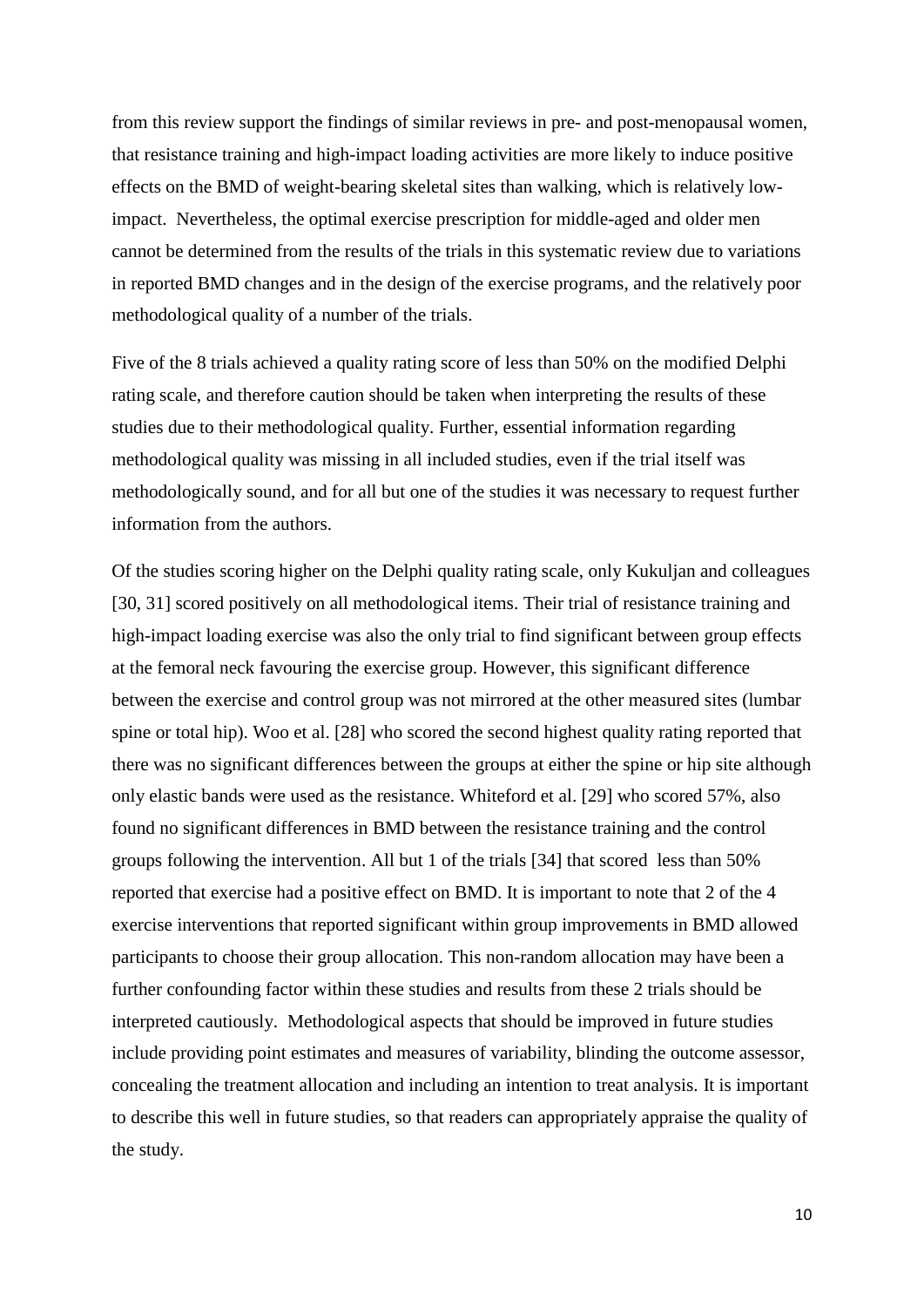In addition to methodological quality and reporting, the appropriateness of the design of exercise trials must be considered when drawing conclusions from the results. Only 4 of the 8 studies [\[28-31,](#page-17-6) [35\]](#page-17-11) recorded and reported attendance rates of the exercise groups. Further, none of the 8 studies reported adherence, which should not be confused with attendance. A participant can attend an exercise session but might not adhere to the exercises as prescribed in terms of intensity, etc. The fact that this was not consistently reported in the studies included in this review is an important limitation, which could have resulted in an underestimation of the true effect of exercise on BMD if attendance and adherence rates were low. Consequently, we strongly suggest that both attendance and adherence rates be reported in future intervention studies examining the effect of exercise on BMD. In addition, improvements in bone density are relatively modest with exercise and occur over a prolonged period of time due to the length of the remodelling cycle [\[25\]](#page-17-3). A recent review of exercise regimens [\[18\]](#page-16-12) showed that exercise regimens that were effective in improving the BMD of women were commonly 12 months or longer in duration. In the current review, only 4 of the 8 trials [\[28-31,](#page-17-6) [34\]](#page-17-13) were 12 months or more in duration and therefore the results from trials of shorter duration may not accurately reflect the effect these exercise modalities may have on BMD and must be interpreted with caution.

It is also well established that the intensity and novelty of the load are two of the most important training characteristics that influence the effect of exercise on bone [\[37\]](#page-17-15). Bone adapts to habitual loads and without progressing the intensity of the mechanical loads with exercise, BMD will likely be maintained rather than improved [\[38\]](#page-17-16). Despite this, the intensity of the exercise programs was not progressed in 3 of the 8 trials [\[28,](#page-17-6) [33,](#page-17-9) [34\]](#page-17-13). Furthermore, the rate of progression in the 5 studies that did include progression was generally lacking in details. Given the importance of progression rather than customary loads to bone adaptation, researchers should aim to make intensity progression a focus when developing new protocols. Less is known about the optimal frequency of exercise for bone health. A recent randomised controlled trial in women by Bailey and colleagues [\[39\]](#page-17-17) found that brief bouts of impact loading exercise were more beneficial when completed daily than 4 days a week. While both of these frequencies induced increases in bone density, those in the group that exercised 2 days a week saw no change in their BMD and the control group (no exercise) lost BMD. Five of the 8 protocols in this systematic review required participants to exercise 3 days each week. Therefore it may be the case that the frequencies of these studies were not optimal for improving bone health. However, compliance to exercise sessions is an important public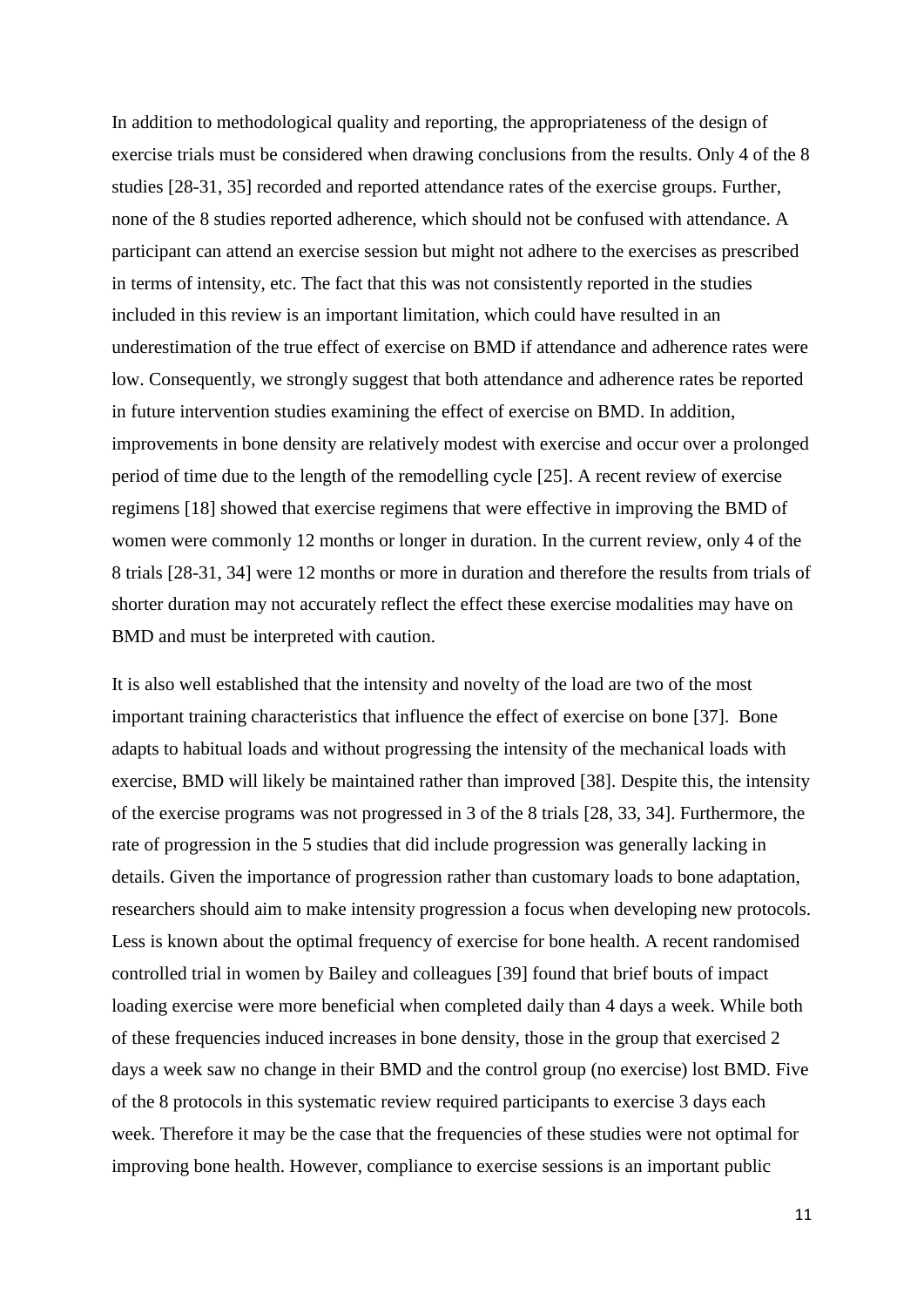health issue and in light of the already low levels of physical activity participation amongst the population, the challenges associated with asking individuals to exercise daily are significant. Trials that further our understanding of the dose-response relationship between exercise and bone are certainly required, particularly in men.

In comparison to the considerably larger number of exercise studies in middle-aged and older women, the existing comparable studies in men are generally shorter in duration and have fewer participants. Furthermore, a greater number of impact-loading exercise interventions have been conducted in women than in men. Although the results from the trials examined in this systematic review are similar to the existing literature in pre and post-menopausal women [\[18,](#page-16-12) [40,](#page-17-18) [41\]](#page-18-0), further trials in middle-aged and older men are warranted.

Only 5 of the 8 studies included the participants' level of exercise participation in their exclusion criteria. Ryan et al. [\[32\]](#page-17-14) and Menkes et al. [\[35\]](#page-17-11) stated that regular exercise participation was part of their exclusion criteria but did not define the levels of participation that were acceptable. Woo et al. [\[28\]](#page-17-6) stated that eligible subjects could not be participating in Tai Chi or resistance training at the time of entering the study, which does not capture past exercise participation. Similarly, Whiteford et al. [\[29\]](#page-17-12) specified that the participants should not be participating in "brisk walking", however, like Woo et al. [\[28\]](#page-17-6) their inclusion criteria did not capture the participants' level of exercise on entry into the study, nor did it exclude regular walkers exercising at lesser intensities. Given that bone adapts favourably to a novel stimuli, failing to assess and control for the participants' current level of exercise participation may explain different responses to a particular exercise modality. Further, only 3 of the 8 interventions reported the calcium levels of the participants [\[29-31,](#page-17-12) [34\]](#page-17-13) and fewer still also reported vitamin D status [\[30,](#page-17-7) [31\]](#page-17-8). Given the important roles of calcium and vitamin D in bone metabolism [\[42\]](#page-18-1), it would be prudent to suggest that data on calcium and vitamin D levels should be included in future exercise trials. The exclusion criteria developed by Kukuljan et al. [\[31\]](#page-17-8) were highly specific and thus more clearly described the study population. Future studies should aim to include this level of detail when designing and reporting the details of trials.

Results of recent meta-analyses of different exercise modalities (aerobic, resistance training and impact-loading) on BMD in post-menopausal women [\[43-45\]](#page-18-2) support the findings of the current review in that the effect of exercise on bone density of older adults appears to be modality and intensity-dependent. Specifically, it appears that resistance training alone or in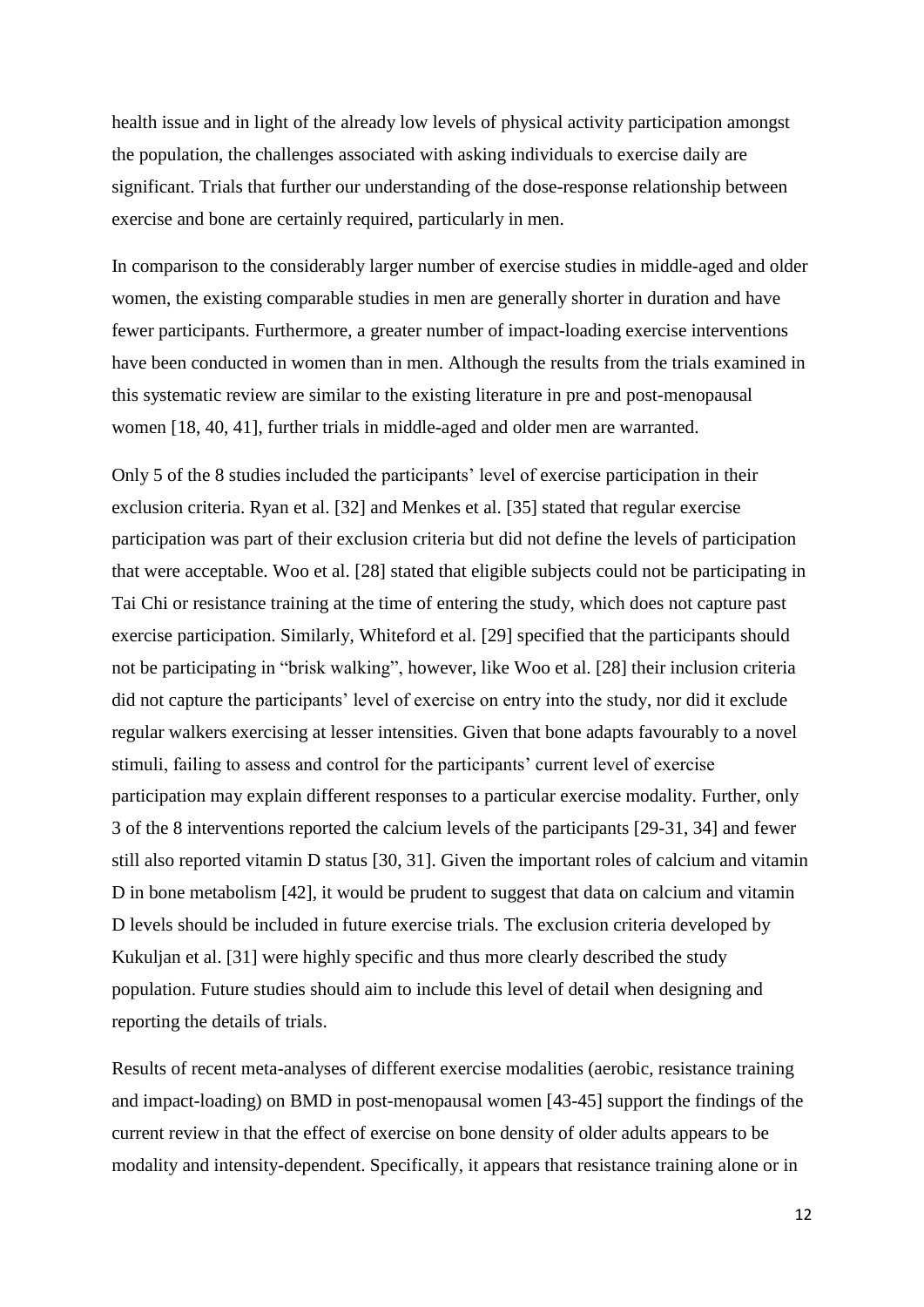combination with high-impact loading activities, has the potential to attenuate or reverse the decline of BMD in middle-aged and older men. Including resistance training would also result in improved physical function [\[46\]](#page-18-3) and a reduction in falls risk due to increased muscle strength, therefore reducing the risk for fracture [\[47\]](#page-18-4). While men should engage in regular walking due to its positive effect on cardiovascular, metabolic and psychosocial health, the evidence from this review does not support the inclusion of walking alone in exercise recommendations for the targeted prevention of osteoporosis in middle-aged and older men. This finding is supported by the results of recent reviews that indicated that walking alone was not effective in increasing the bone density of older women [\[43,](#page-18-2) [44\]](#page-18-5). Nevertheless, a trial in peri-menopausal women indicated that bone density at the femoral neck was maintained following a program of brisk walking and jogging [45]. Further, brisk walking has been shown to have a positive effect on hip and spine BMD of post-menopausal women [46, 47]. Although it would seem prudent to suggest that men may also benefit from brisk walking, future trials are needed to confirm this recommendation. Consequently, recent guidelines for osteoporosis in men [22] that have recommended walking alone as an osteoporosis prevention strategy are not consistent with the current evidence base on the effect of exercise on BMD in men.

While there is a need to determine the optimal exercise prescription for "healthy" older adults, clinical populations at risk for bone health issues may have the most to gain from undertaking an appropriate osteogenic exercise program. One of the 8 trials in this review was conducted in heart transplant patients, receiving glucocorticoid treatment which has a deleterious effect on bone [\[48\]](#page-18-6). The extent to which exercise improved the bone density in this clinical group of patients was most likely due to the rapid rate of treatment-related bone loss immediately prior to the exercise intervention. Hence these noteworthy changes in BMD are clearly not replicated in healthy men of a comparable age. Despite this, these positive effects are in accordance with results of trials involving clinical populations similarly at risk of accelerated rates of bone loss such as men receiving androgen suppression therapy for prostate cancer [\[49\]](#page-18-7) and women with breast cancer [\[50,](#page-18-8) [51\]](#page-18-9) and thus would support the inclusion of exercise training as an adjuvant therapy for individuals at risk of experiencing treatment-related bone loss. Despite the great potential exercise may have in managing treatment-related side-effects, further trials are needed to determine the optimal exercise prescription for at risk clinical populations.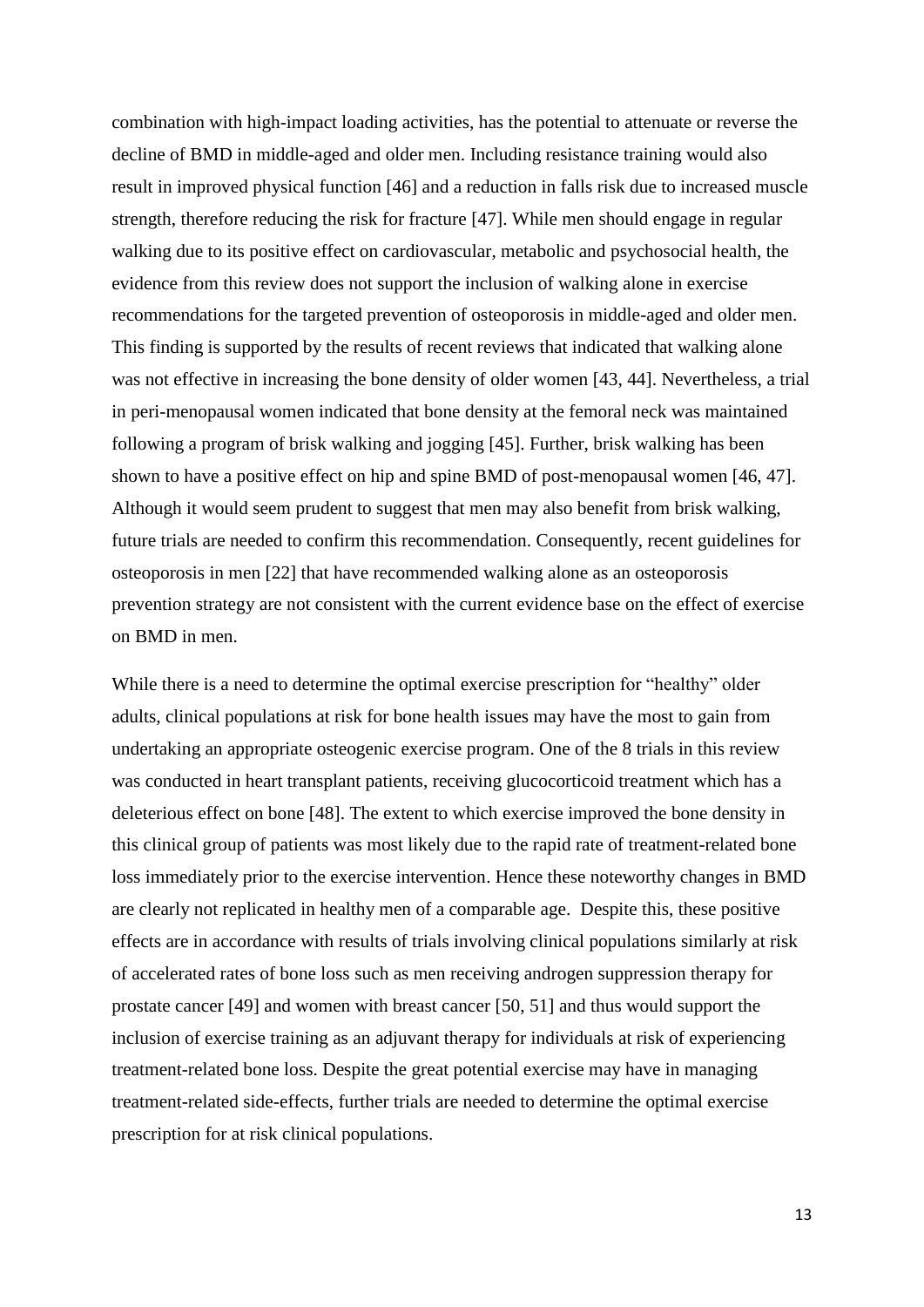While resistance training alone or a combination of resistance training and high-impact loading activities appear to be safe and effective in preventing or reversing age-related bone loss in middle-aged and older men, the optimal frequency, session duration, intensity and exact exercise combination cannot be determined from the results of this systematic review. In comparison to the large number of exercise trials in women, osteoporosis prevention exercise trials in older men are sparse. Accordingly, the authors of the ACSM physical activity and bone health position stand [\[25\]](#page-17-3) have based their recommendations for older adults predominantly from the results of trials in women. We propose that before the optimal exercise prescription to prevent osteoporosis in middle-aged and older men can be prescribed, methodologically robust, long-duration randomised controlled trials in this population are required. Given that gender-specific factors influence bone metabolism, where trials recruit men and women, analysis should be conducted by gender. Trials in this area are logistically challenging due to attrition, adherence and the high costs of undertaking relatively longduration interventions, however, given the aging of the population and the proportion of men potentially at risk for osteoporosis, efforts to address the osteogenic exercise requirements for men are urgently required.

This systematic review has several limitations which are worthy of comment. First, our analysis includes only data from published studies and the possibility exists of missing relevant unpublished trials. Second, the relatively small number of participants in a number of these studies may limit the ability to detect a statistically significant difference between the intervention and control groups, and this should be considered when interpreting the results of these studies. As a result, it is strongly suggested that statistical power calculations be included in reports of future intervention studies. Third, many of the studies included in this review did not report the post-intervention scores or post-intervention data were not available. In addition to this, due to the heterogeneous nature of the included exercise protocols and the variation in BMD measurement sites, a meta-analysis was not performed. Lastly, it must be noted that using BMD as measured by DXA is a further limitation of this review due to concerns regarding the inherent inaccuracies of this method of measurement and its inability to provide information regarding important determinants of bone strength (size, shape and structure) [\[52\]](#page-18-10). Consequently, there is growing interest in using quantitative computed tomography (QCT) to assess bone strength and researchers should aim to use this method to assess the effects of exercise interventions on whole bone strength where possible. To the best of our knowledge only 1 exercise trial has used QCT to assess bone strength in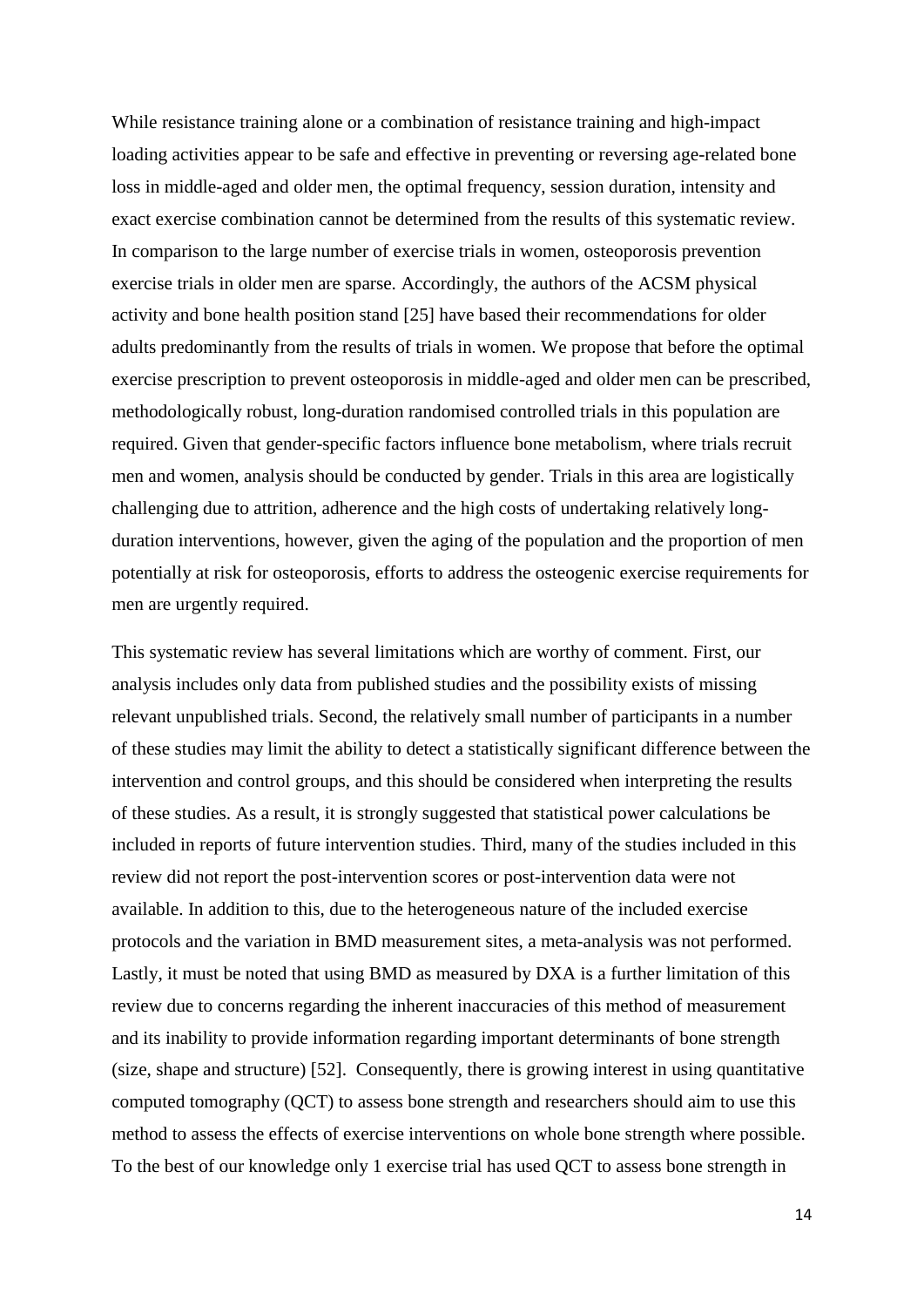middle-aged and older men [\[31\]](#page-17-8). While there is a possibility that some studies were missed in the literature search, it is more likely that the small number of trials in this systematic review reflects the strong focus on preventing osteoporosis in women rather than in men.

#### *Safety aspects*

Although resistance training and impact-loading activities appear to be safe methods of exercise training, older adults should be carefully screened and supervised prior to and during exercise participation to ensure safety and correct technique. Where appropriate, clinicians should refer patients to appropriate health professionals, such as exercise physiologists or physiotherapists, trained to prescribe exercise for individuals with chronic disease and associated co-morbidities.

#### **CONCLUSION**

Results from this systematic review indicate that resistance training alone or in combination with impact-loading activities is safe and may assist in the prevention of osteoporosis in middle-aged and older men. However, due to the variation among studies as well as in study quality, additional high-quality randomized controlled trials in this population are required in order to establish evidence-based guidelines for the optimal exercise prescription. Nevertheless, for those individuals willing and able to perform physical exercise, regular resistance training and impact-loading activities should be considered as an effective strategy to prevent osteoporosis in middle-aged and older men.

## **CONFLICT OF INTEREST**

The authors declare no conflict of interest.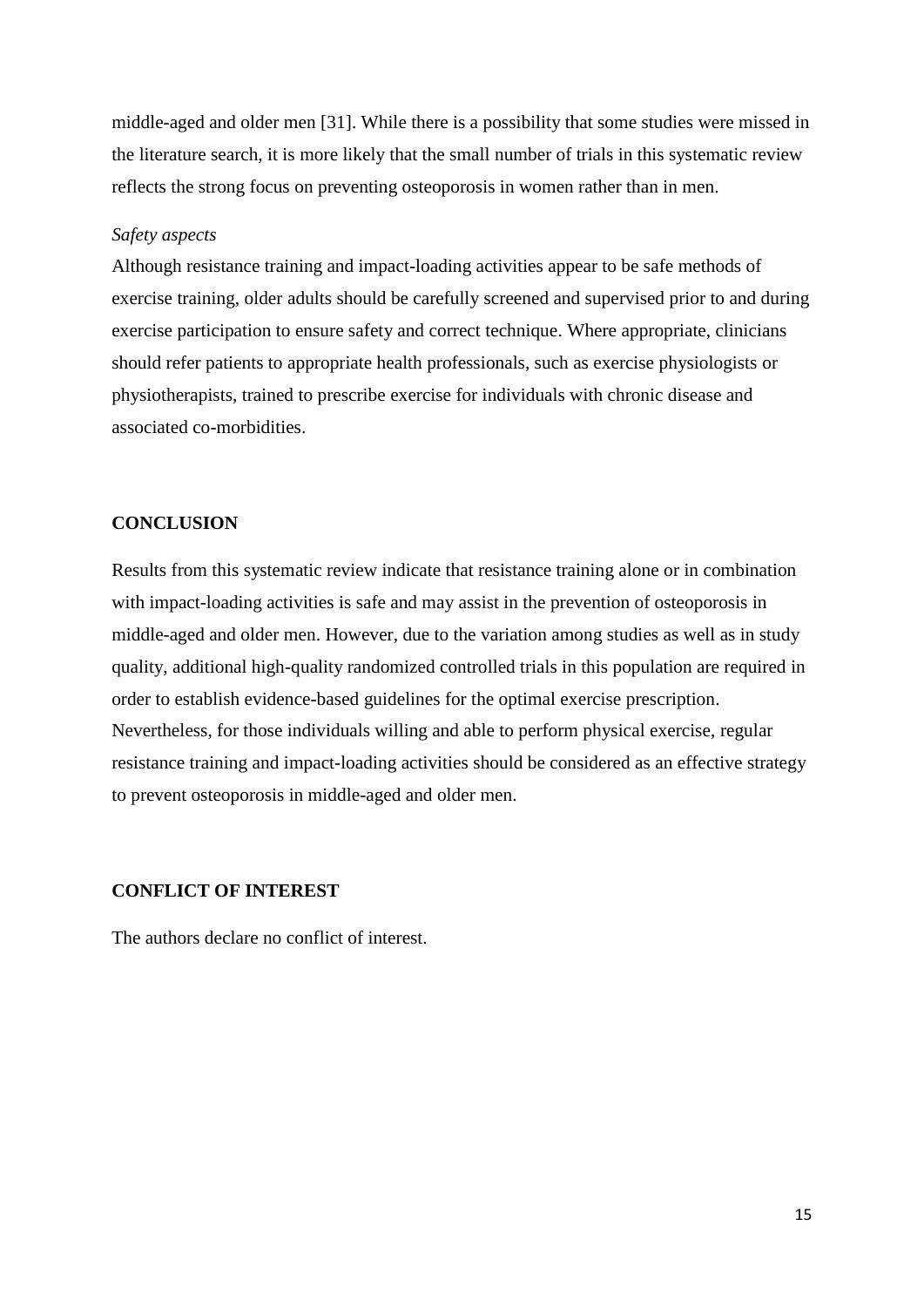## **REFERENCES**

<span id="page-16-0"></span>**1. Khosla S (2012) Pathogenesis of Age-Related Bone Loss in Humans. The journals of gerontology Series A, Biological sciences and medical sciences** 

<span id="page-16-1"></span>**2. Amin S, Khosla S (2012) Sex- and age-related differences in bone microarchitecture in men relative to women assessed by high-resolution peripheral quantitative computed tomography. J Osteoporos 2012:129760**

<span id="page-16-2"></span>**3. Warming L, Hassager C, Christiansen C (2002) Changes in bone mineral density with age in men and women: a longitudinal study. Osteoporos Int 13:105-112**

<span id="page-16-3"></span>**4. Khosla S, Riggs BL (2005) Pathophysiology of age-related bone loss and osteoporosis. Endocrinol Metabolism Clinics North Am 34:1015-1030, xi**

<span id="page-16-4"></span>**5. Kanis JA (2002) Diagnosis of osteoporosis and assessment of fracture risk. Lancet 359:1929-1936**

<span id="page-16-5"></span>**6. Marcus R (2002) Post-menopausal osteoporosis. Best practice & research Clinical obstetrics & gynaecology 16:309-327**

<span id="page-16-6"></span>**7. Ryan CS, Petkov VI, Adler RA (2011) Osteoporosis in men: the value of laboratory testing. Osteoporos Int 22:1845-1853**

<span id="page-16-7"></span>**8. Frost HM (1987) Bone "mass" and the "mechanostat": a proposal. The Anatomical record 219:1-9**

<span id="page-16-8"></span>**9. Rubin CT, Lanyon LE (1984) Regulation of bone formation by applied dynamic loads. The Journal of bone and joint surgery American volume 66:397-402**

<span id="page-16-9"></span>**10. Kelley GA (1998) Exercise and regional bone mineral density in postmenopausal women: a meta-analytic review of randomized trials. Am J Phys Med Rehabil 77:76-87**

**11. Nikander R, Sievanen H, Heinonen A, Daly RM, Uusi-Rasi K, Kannus P (2010) Targeted exercise against osteoporosis: A systematic review and meta-analysis for optimising bone strength throughout life. BMC medicine 8:47**

**12. Wolff I, van Croonenborg JJ, Kemper HC, Kostense PJ, Twisk JW (1999) The effect of exercise training programs on bone mass: a meta-analysis of published controlled trials in pre- and postmenopausal women. Osteoporos Int 9:1-12**

<span id="page-16-10"></span>**13. Berard A, Bravo G, Gauthier P (1997) Meta-analysis of the effectiveness of physical activity for the prevention of bone loss in postmenopausal women. Osteoporos Int 7:331-337**

**14. Kelley GA, Kelley KS (2006) Exercise and bone mineral density at the femoral neck in postmenopausal women: a meta-analysis of controlled clinical trials with individual patient data. American journal of obstetrics and gynecology 194:760-767**

**15. Kelley GA, Kelley KS, Tran ZV (2002) Exercise and lumbar spine bone mineral density in postmenopausal women: a meta-analysis of individual patient data. In The journals of gerontology Series A, Biological sciences and medical sciences. M599-604**

**16. Borer KT (2005) Physical activity in the prevention and amelioration of osteoporosis in women : interaction of mechanical, hormonal and dietary factors. Sports Med 35:779-830**

<span id="page-16-11"></span>**17. Schmitt NM, Schmitt J, Doren M (2009) The role of physical activity in the prevention of osteoporosis in postmenopausal women-An update. Maturitas 63:34-38**

<span id="page-16-12"></span>**18. Gómez-Cabello A, Ara I, González-Agüero A, Casajüs JA, Vicente-Rodríguez G (2012) Effects of Training on Bone Mass in Older Adults: A Systematic Review. Sports Med 42:301-325**

<span id="page-16-13"></span>**19. Lanyon LE (1996) Using functional loading to influence bone mass and architecture: objectives, mechanisms, and relationship with estrogen of the mechanically adaptive process in bone. Bone 18:37S-43S**

<span id="page-16-14"></span>**20. Lee KC, Lanyon LE (2004) Mechanical loading influences bone mass through estrogen receptor alpha. Exerc Sport Sci Rev 32:64-68**

<span id="page-16-15"></span>**21. Bassey EJ, Rothwell MC, Littlewood JJ, Pye DW (1998) Pre- and postmenopausal women have different bone mineral density responses to the same high-impact exercise. J Bone Miner Res 13(12):1805-1813**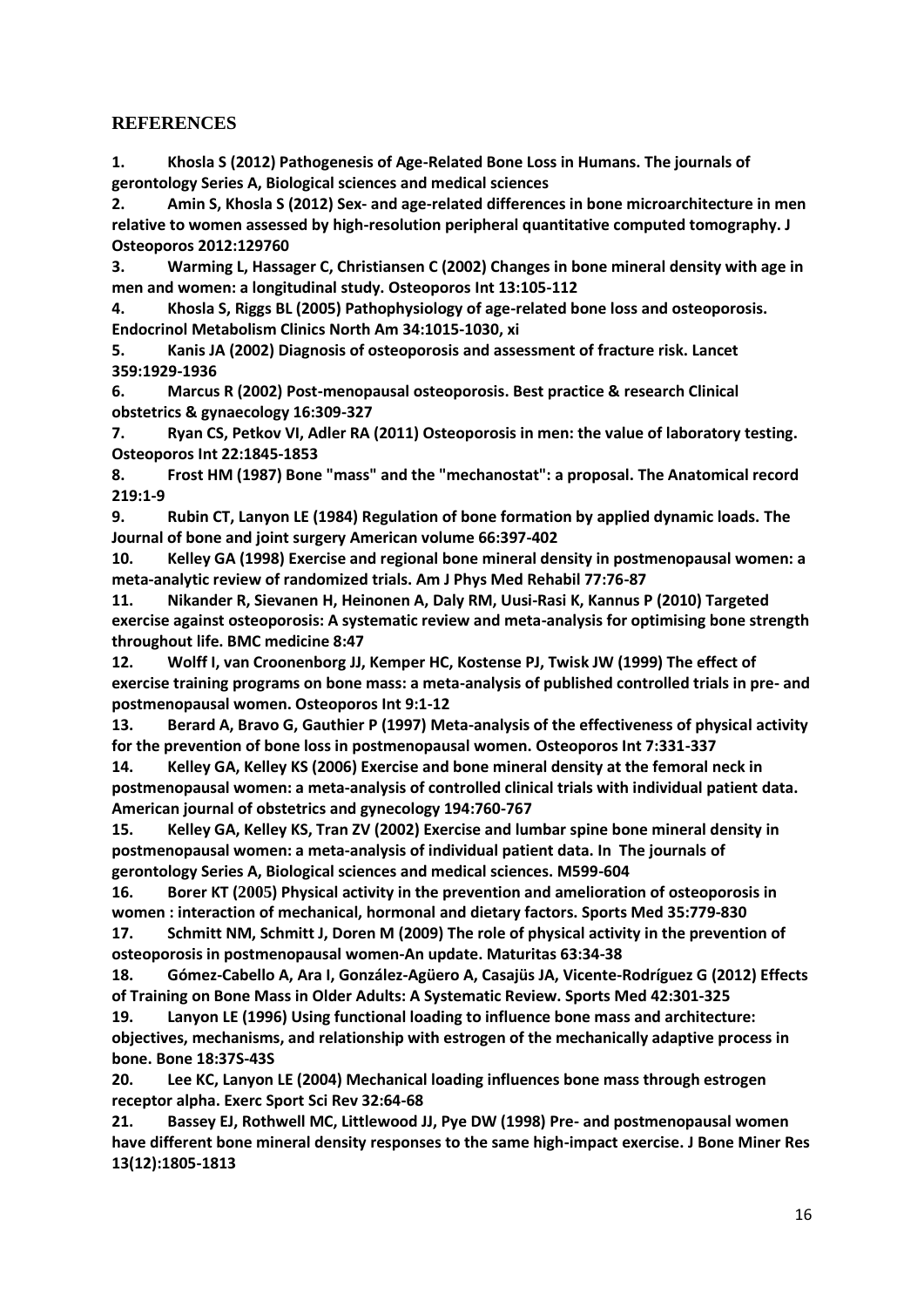<span id="page-17-25"></span><span id="page-17-24"></span><span id="page-17-0"></span>**22. Watts NB, Adler RA, Bilezikian JP, Drake MT, Eastell R, Orwoll ES, Finkelstein JS (2012) Osteoporosis in men: an endocrine society clinical practice guideline. J Clin Endorinol Met 97:1802- 1822**

<span id="page-17-1"></span>**23. Guadalupe-Grau A, Fuentes T, Guerra B, Calbet JAL (2009) Exercise and Bone Mass in Adults. Sports Med 39:439-468**

<span id="page-17-20"></span><span id="page-17-2"></span>**24. Kelley GA, Kelley KS, Tran ZV (2000) Exercise and bone mineral density in men: A metaanalysis. J Appl Physiol 88:1730-1736**

<span id="page-17-3"></span>**25. Kohrt WM, Bloomfield SA, Little KD, Nelson ME, Yingling VR (2004) American College of Sports Medicine Position Stand: physical activity and bone health. Med Sci Sports Exerc 36:1985- 1996**

<span id="page-17-23"></span><span id="page-17-4"></span>**26. Verhagen AP, de Vet HC, de Bie RA, Kessels AG, Boers M, Bouter LM, Knipschild PG (1998) The Delphi list: a criteria list for quality assessment of randomized clinical trials for conducting systematic reviews developed by Delphi consensus. J Clin Epidemiol 51:1235-1241**

<span id="page-17-22"></span><span id="page-17-5"></span>**27. Verhagen AP, de Vet HC, de Bie RA, Boers M, van den Brandt PA (2001) The art of quality assessment of RCTs included in systematic reviews. J Clin Epidemiol 54:651-654**

<span id="page-17-6"></span>**28. Woo J, Hong A, Lau E, Lynn H (2007) A randomised controlled trial of Tai Chi and resistance exercise on bone health, muscle strength and balance in community-living elderly people. In Age and ageing 262-268**

<span id="page-17-21"></span><span id="page-17-12"></span>**29. Whiteford J, Ackland TR, Dhaliwal SS, James AP, Woodhouse JJ, Price R, Prince RL, Kerr DA (2010) Effects of a 1-year randomized controlled trial of resistance training on lower limb bone and muscle structure and function in older men. Osteoporos Int 21(9):1529-1536** 

<span id="page-17-19"></span><span id="page-17-7"></span>**30. Kukuljan S, Nowson CA, Bass SL, Sanders K, Nicholson GC, Seibel MJ, Salmon J, Daly RM (2009) Effects of a multi-component exercise program and calcium-vitamin-D3-fortified milk on bone mineral density in older men: a randomised controlled trial. Osteoporos Int 20(7):1241-1251** 

<span id="page-17-8"></span>**31. Kukuljan S, Nowson CA, Sanders KM, Nicholson GC, Seibel MJ, Salmon J, Daly RM (2011) Independent and combined effects of calcium-vitamin d3 and exercise on bone structure and strength in older men: an 18-month factorial design randomized controlled trial. J Clin Endocrinol Met 96(4):955-963** 

<span id="page-17-14"></span>**32. Ryan AS, Treuth MS, Rubin MA, Miller JP, Nicklas BJ, Landis DM, Pratley RE, Libanati CR, Gundberg CM, Hurley BF (1994) Effects of strength training on bone mineral density: hormonal and bone turnover relationships. J Appl Physiol 1678-1684**

<span id="page-17-9"></span>**33. Paillard T, Lafont C, Costes-Salon MC, Rivière D, Dupui P (2004) Effects of brisk walking on static and dynamic balance, locomotion, body composition, and aerobic capacity in ageing healthy active men. Int J Sports Med 539-546**

<span id="page-17-13"></span>**34. Huuskonen J, Vaisanen SB, Kroger H, Jurvelin JS, Alhava E, Rauramaa R (2001) Regular physical exercise and bone mineral density: a four-year controlled randomized trial in middle-aged men. The DNASCO study. Osteoporos Int 12(5):349-355** 

<span id="page-17-11"></span>**35. Menkes A, Mazel S, Redmond RA, Koffler K, Libanati CR, Gundberg CM, Zizic TM, Hagberg JM, Pratley RE, Hurley BF (1993) Strength training increases regional bone mineral density and bone remodeling in middle-aged and older men. J Appl Physiol 74:2478-2484**

<span id="page-17-10"></span>**36. Braith RW, Mills RM, Welsch MA, Keller JW, Pollock ML (1996) Resistance exercise training restores bone mineral density in heart transplant recipients. J Am Col Cardiol 15;28(6):1471-1477 37. Turner CH, Robling AG (2005) Mechanisms by which exercise improves bone strength. J** 

<span id="page-17-15"></span>**Bone Miner Met 23 Suppl:16-22**

<span id="page-17-16"></span>**38. Turner CH (1998) Three rules for bone adaptation to mechanical stimuli. Bone 23:399-407 39. Bailey CA, Brooke-Wavell K (2010) Optimum frequency of exercise for bone health:** 

<span id="page-17-17"></span>**randomised controlled trial of a high- impact unilateral intervention. Bone 2010 Apr;46(4):1043- 1049** 

<span id="page-17-18"></span>**40. Martyn-St. James M, Carroll S (2006) High-intensity resistance training and postmenopausal bone loss: A meta-analysis. Osteoporos Int 17:1225-1240**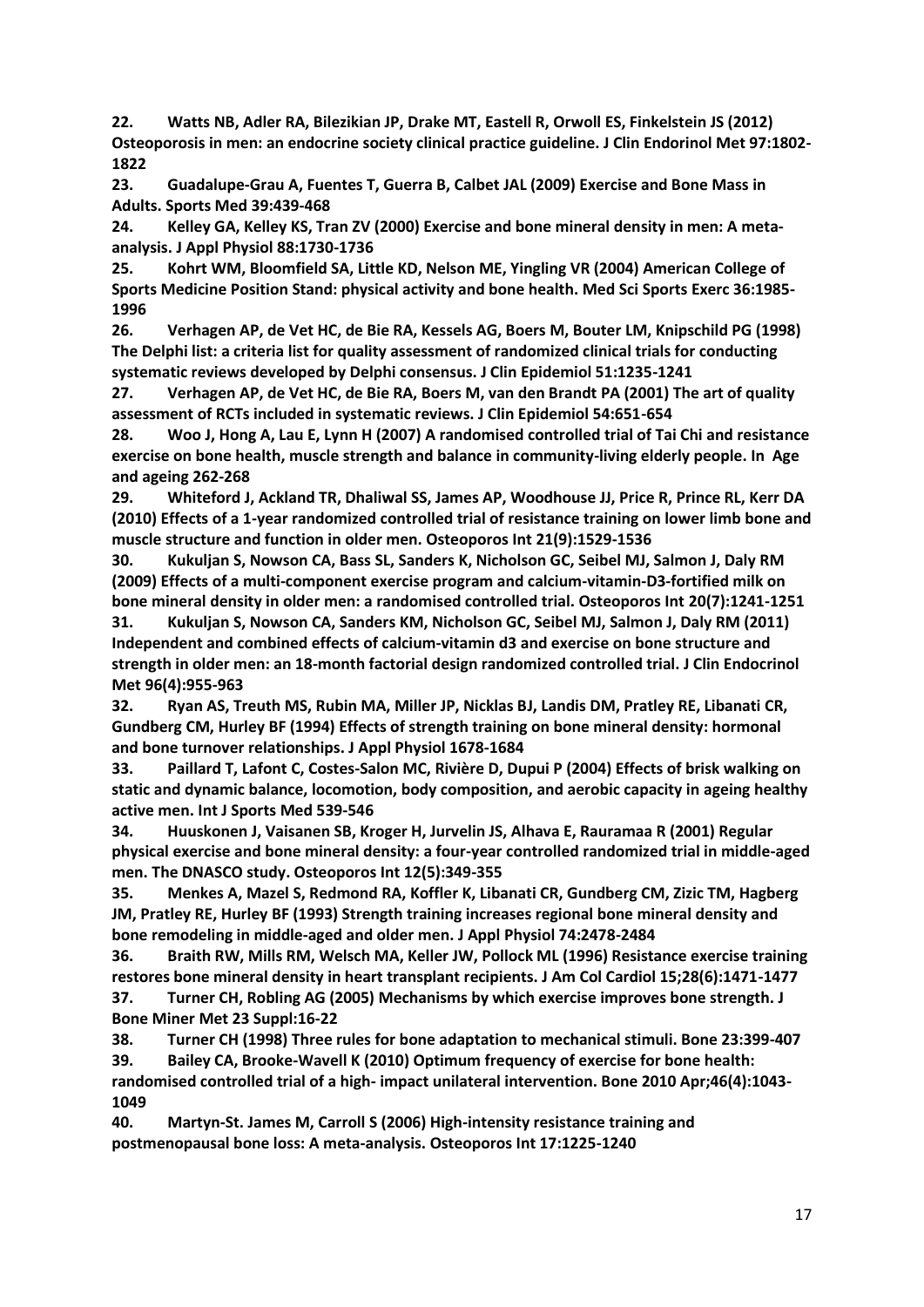<span id="page-18-0"></span>**41. Martyn-St James M, Carroll S (2010) Effects of different impact exercise modalities on bone mineral density in premenopausal women: a meta-analysis. J Bone Miner Metab 28:251-267**

<span id="page-18-1"></span>**42. Specker B, Vukovich M (2007) Evidence for an interaction between exercise and nutrition for improved bone health during growth. Medicine and sport science 51:50-63**

<span id="page-18-2"></span>**43. Howe TE, Shea B, Dawson LJ, Downie F, Murray A, Ross C, Harbour RT, Caldwell LM, Creed G (2011) Exercise for preventing and treating osteoporosis in postmenopausal women. Cochrane database of systematic reviews (Online) CD000333**

<span id="page-18-5"></span>**44. Martyn-St JM, Carroll S (2008) Meta-analysis of walking for preservation of bone mineral density in postmenopausal women. Bone 43:521-531**

**45. Martyn-St JM, Carroll S (2009) A meta-analysis of impact exercise on postmenopausal bone loss: the case for mixed loading exercise programmes. British Journal of Sports Medicine 43:898-908**

<span id="page-18-3"></span>**46. Hunter GR, McCarthy JP, Bamman MM (2004) Effects of resistance training on older adults. Sports Medicine 34:329-348**

<span id="page-18-4"></span>**47. Kannus P, Sievanen H, Palvanen M, Jarvinen T, Parkkari J (2005) Prevention of falls and consequent injuries in elderly people. Lancet 366:1885-1893**

<span id="page-18-6"></span>**48. Canalis E, Mazziotti G, Giustina A, Bilezikian JP (2007) Glucocorticoid-induced osteoporosis: pathophysiology and therapy. Osteoporosis international : a journal established as result of cooperation between the European Foundation for Osteoporosis and the National Osteoporosis Foundation of the USA 18:1319-1328**

<span id="page-18-7"></span>**49. Galvao DA, Nosaka K, Taaffe DR, Spry N, Kristjanson LJ, McGuigan MR, Suzuki K, Yamaya K, Newton RU (2006) Resistance training and reduction of treatment side effects in prostate cancer patients. Medicine and Science in Sports and Exercise 38:2045-2052**

<span id="page-18-8"></span>**50. Winters-Stone KM, Dobek J, Nail LM, Bennett JA, Leo MC, Torgrimson-Ojerio B, Luoh SW, Schwartz A (2012) Impact + resistance training improves bone health and body composition in prematurely menopausal breast cancer survivors: a randomized controlled trial. Osteoporosis international : a journal established as result of cooperation between the European Foundation for Osteoporosis and the National Osteoporosis Foundation of the USA** 

<span id="page-18-9"></span>**51. Saarto T, Sievanen H, Kellokumpu-Lehtinen P, et al. (2012) Effect of supervised and home exercise training on bone mineral density among breast cancer patients. A 12-month randomised controlled trial. Osteoporosis International 2012 May;23(5):1601-1612** 

<span id="page-18-10"></span>**52. Bolotin HH, Sievanen H (2001) Inaccuracies inherent in dual-energy X-ray absorptiometry in vivo bone mineral density can seriously mislead diagnostic/prognostic interpretations of patient-specific bone fragility. Journal of bone and mineral research : the official journal of the American Society for Bone and Mineral Research 16:799-805**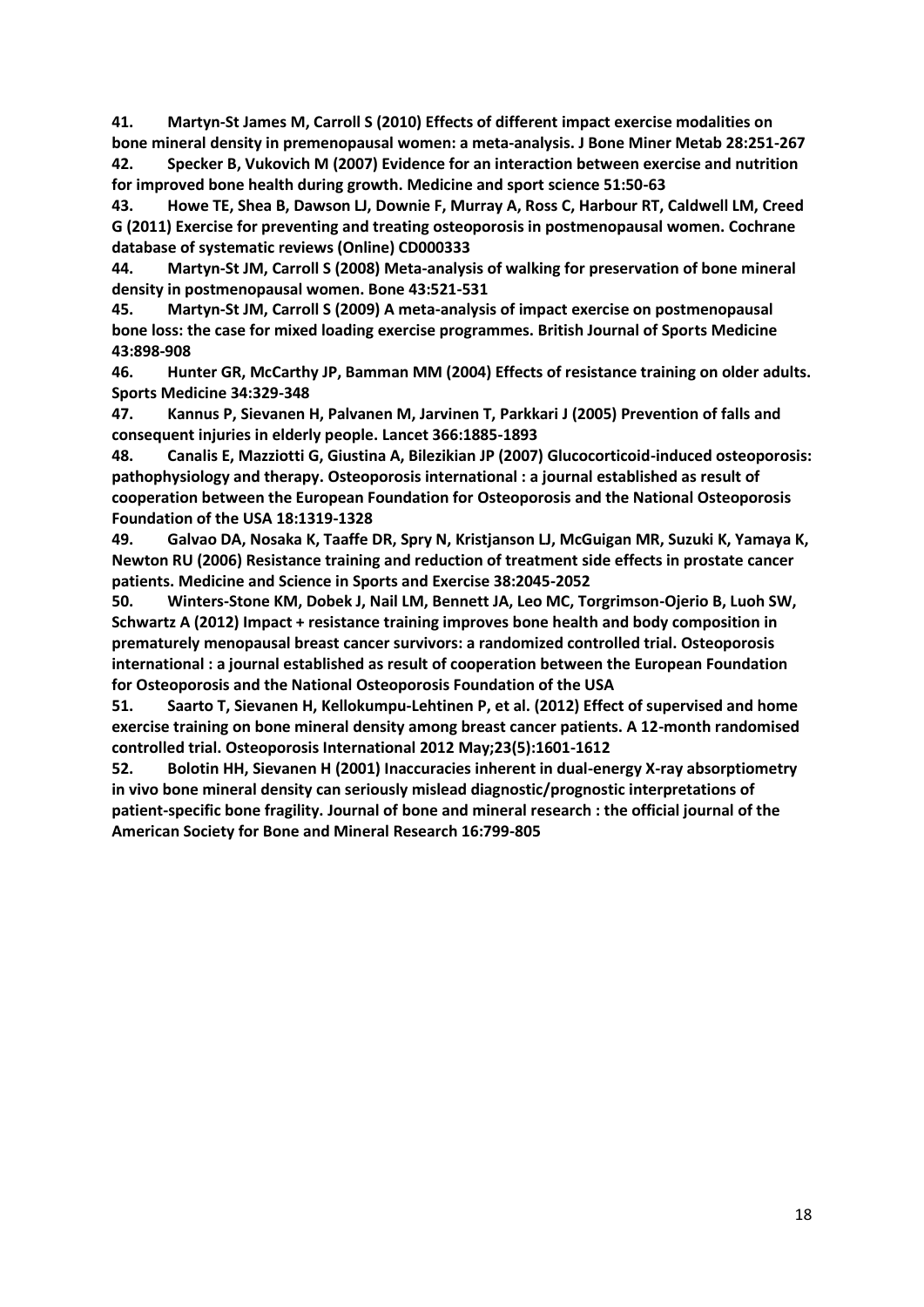## Figure 1. Search process flow chart

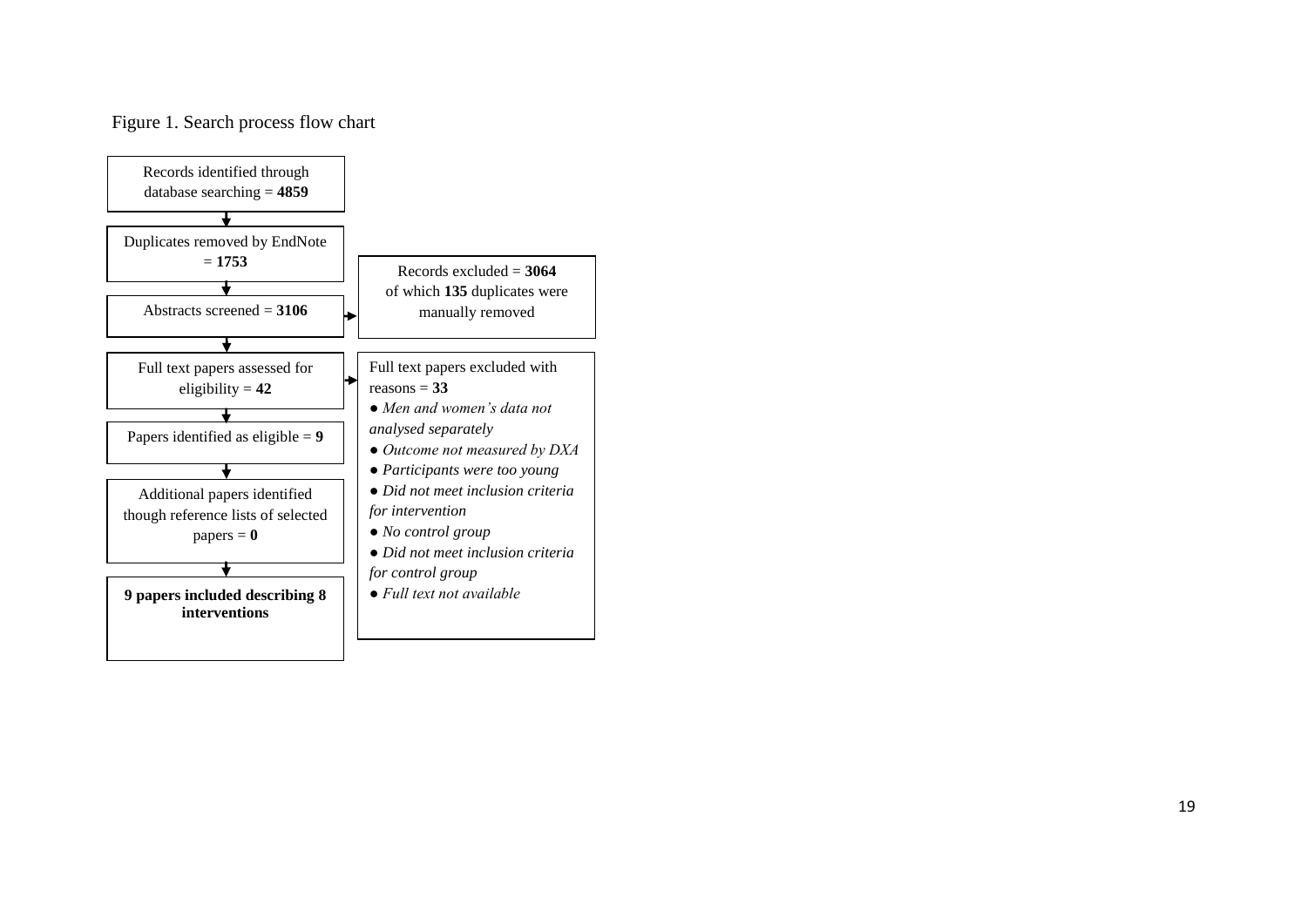## Table 1. Quality rating table

| Author, Year                             |                | 1 <sub>b</sub> | $\overline{2}$ | 3              | $\overline{4}$   | 5               | 6              | <b>Score</b> |
|------------------------------------------|----------------|----------------|----------------|----------------|------------------|-----------------|----------------|--------------|
|                                          | Randomization  | Treatment      | Group          | Specified      | <b>Blinded</b>   | Point estimates | Intention to   |              |
|                                          |                | Allocation     | similarity at  | eligibility    | outcome          | and measures    | treat analysis |              |
|                                          |                | concealed      | baseline       | criteria?      | assessor         | of variability  |                |              |
| 1. Braith, et al. (1996)                 | $\overline{Y}$ | U              | Y              | ${\bf N}$      | U                | ${\bf N}$       | $\overline{Y}$ | 43%          |
| 2. Huuskonen, et al. (2001)              | $\overline{Y}$ | $\overline{Y}$ | $\overline{Y}$ | ${\bf N}$      | U                | $\mathbf N$     | ${\bf N}$      | 43%          |
| 3a. Kukuljan, et al. (2009)**            | Y              | $\overline{Y}$ | $\overline{Y}$ | $\overline{Y}$ | $\overline{Y^*}$ | $\overline{Y}$  | $\overline{Y}$ | 100%         |
| 3b. Kukuljan, et al. (2011) **           |                |                |                |                |                  |                 |                |              |
| 4. Menkes et al, (1993)                  | $N^*$          | ${\bf N}$      | Y              | Y              | U                | $\mathbf N$     | ${\bf N}$      | 29%          |
| 5. Paillard, et al. (2004).              | $\overline{Y}$ | $\mathbf U$    | Y              | ${\bf N}$      | $Y^*$            | $\mathbf N$     | $\overline{Y}$ | 43%          |
| 6. Ryan, et al. (1994)                   | ${\bf N}$      | ${\bf N}$      | $\mathbf Y$    | Y              | U                | ${\bf N}$       | $\mathbf Y$    | 29%          |
| 7. Whiteford, et al. (2010).             | $\mathbf Y$    | $\mathbf{Y}^*$ | Y              | Y              | $N^*$            | $\mathbf N$     | ${\bf N}$      | 57%          |
| 8. Woo, et al. (2007)                    | Y              | Y              | Y              | Y              | Y                | $\mathbf N$     | ${\bf N}$      | 78%          |
| # papers scoring a point/total<br>papers | 6/8            | 4/6            | 8/8            | 5/8            | 3/8              | 1/8             | 4/8            |              |

 $Y = yes$ ,  $N = no$ ,  $* =$  quality rated after requesting and obtaining additional information from the authors,  $U =$  unclear after requesting additional information from the authors, \*\* same trial, but different durations and papers, point estimates and measures of variability = between groups change and either standard deviation (SD), standard error (SE) or confidence intervals (CI).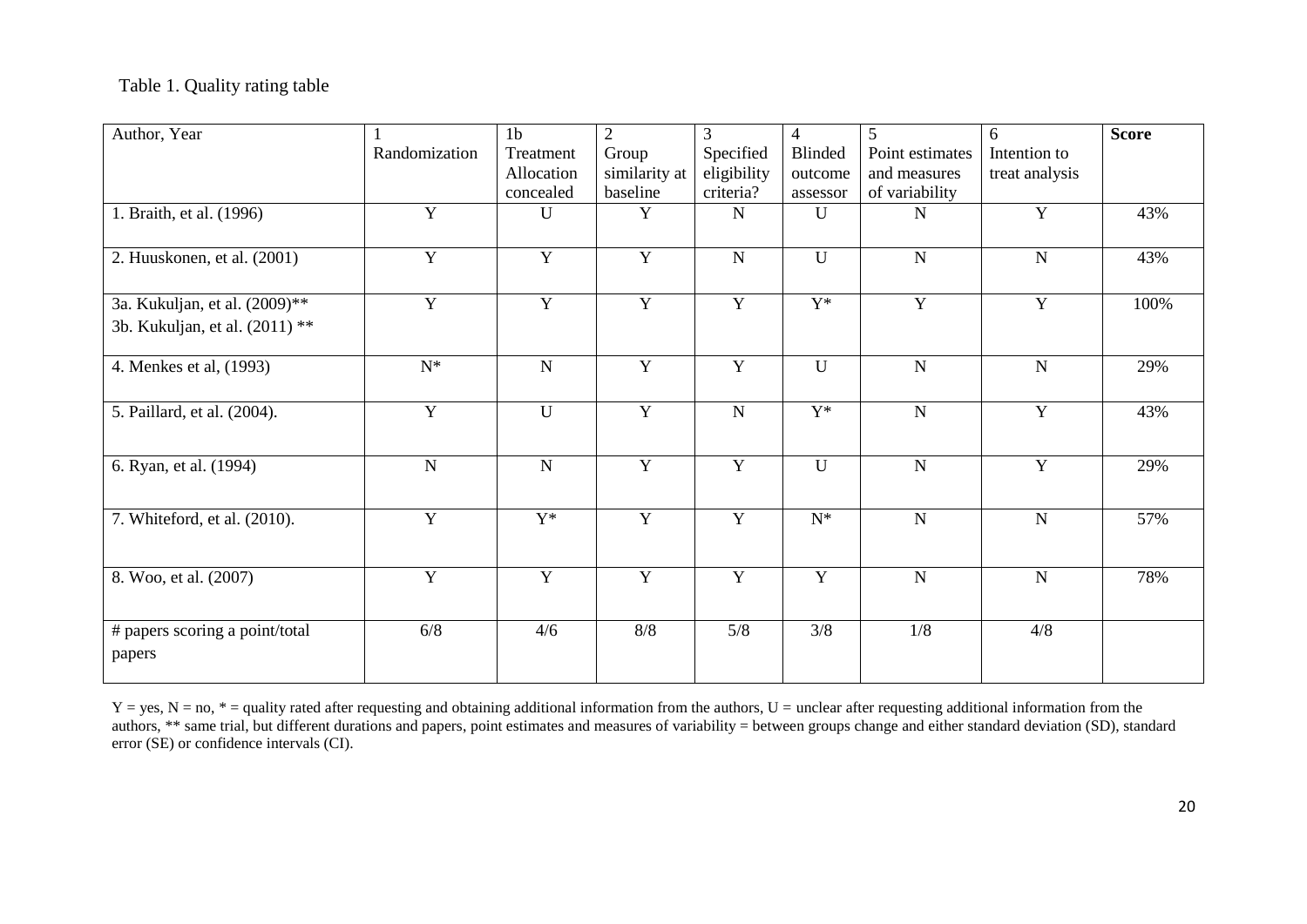Table 2. Study characteristics and outcomes

| <b>Study details</b> | <b>Study</b>  | <b>Participants</b> | <b>Exercise intervention</b>                     | <b>Dropout</b> | <b>Between groups</b>      | <b>Within groups</b>       |
|----------------------|---------------|---------------------|--------------------------------------------------|----------------|----------------------------|----------------------------|
| Author (year)        | <b>Design</b> | (mean age $\pm$     | T: exercise type, equipment, exercises, ID:      | number         | change                     | change                     |
|                      |               | SD, range           | intervention duration, F: frequency, S&R: sets & |                |                            |                            |
| Country              |               | (years))            | reps, Int: intensity, SD: session duration, Sup: |                |                            |                            |
|                      |               |                     | supervision, Att: attendance, Con: control       |                |                            |                            |
| 1. Braith, R. W.,    | <b>RCT</b>    | Middle-aged         | T: 9 resistance training exercises, machines     | Nil            | Pre- and post-             | Pre and post               |
| et al. (1996) [36]   |               | men                 | Lumbar extension (LE), chest press, knee         |                | intervention               | transplantation            |
|                      |               | heart               | extension, pullover, knee flexion, triceps       |                | LS 18.7%                   | Ex                         |
| <b>USA</b>           |               | transplant          | extension, biceps flexion, shoulder press,       |                | FN 6.9%                    | LS-14.9%*                  |
|                      |               | patients on         | abdominals                                       |                |                            | $FN - 5.9\% *$             |
|                      |               | glucocorticoi       | + post-operative walking program (not described) |                | <b>Pre-transplantation</b> |                            |
|                      |               | d treatment         | <b>ID:</b> 6 months                              |                | - post intervention        | Con                        |
|                      |               |                     | F: RT 2 days/wk, LE 1day/wk                      |                | LS 17%†                    | LS-12.2%                   |
|                      |               | $n = 16$            | <b>S&amp;R:</b> 1 set, 15 reps                   |                | FN 5.5%†                   | FN -4.5%*                  |
|                      |               |                     | <b>Int: 15RM</b>                                 |                |                            |                            |
|                      |               | $Ex = 8(56.0)$      | SD: not reported                                 |                |                            | Pre and post               |
|                      |               | $\pm$ 6.0)          | Sup: yes, exercise specialists                   |                |                            | intervention               |
|                      |               |                     | Att: not reported                                |                |                            | Ex                         |
|                      |               | $Con = 8 (52.0)$    | Con: post-operative walking program (not         |                |                            | LS $\uparrow$ 15.1%        |
|                      |               | $\pm$ 10)           | described)                                       |                |                            | $FN$ $1\%$                 |
|                      |               |                     |                                                  |                |                            | Con                        |
|                      |               |                     |                                                  |                |                            | LS -4.6% $*$               |
|                      |               |                     |                                                  |                |                            | FN -2.8%                   |
|                      |               |                     |                                                  |                |                            |                            |
|                      |               |                     |                                                  |                |                            | <b>Pre-transplantation</b> |
|                      |               |                     |                                                  |                |                            | and post                   |
|                      |               |                     |                                                  |                |                            | intervention               |
|                      |               |                     |                                                  |                |                            | Ex                         |
|                      |               |                     |                                                  |                |                            | LS $\uparrow$ 0.2%         |
|                      |               |                     |                                                  |                |                            | $FN -1.8%$                 |
|                      |               |                     |                                                  |                |                            |                            |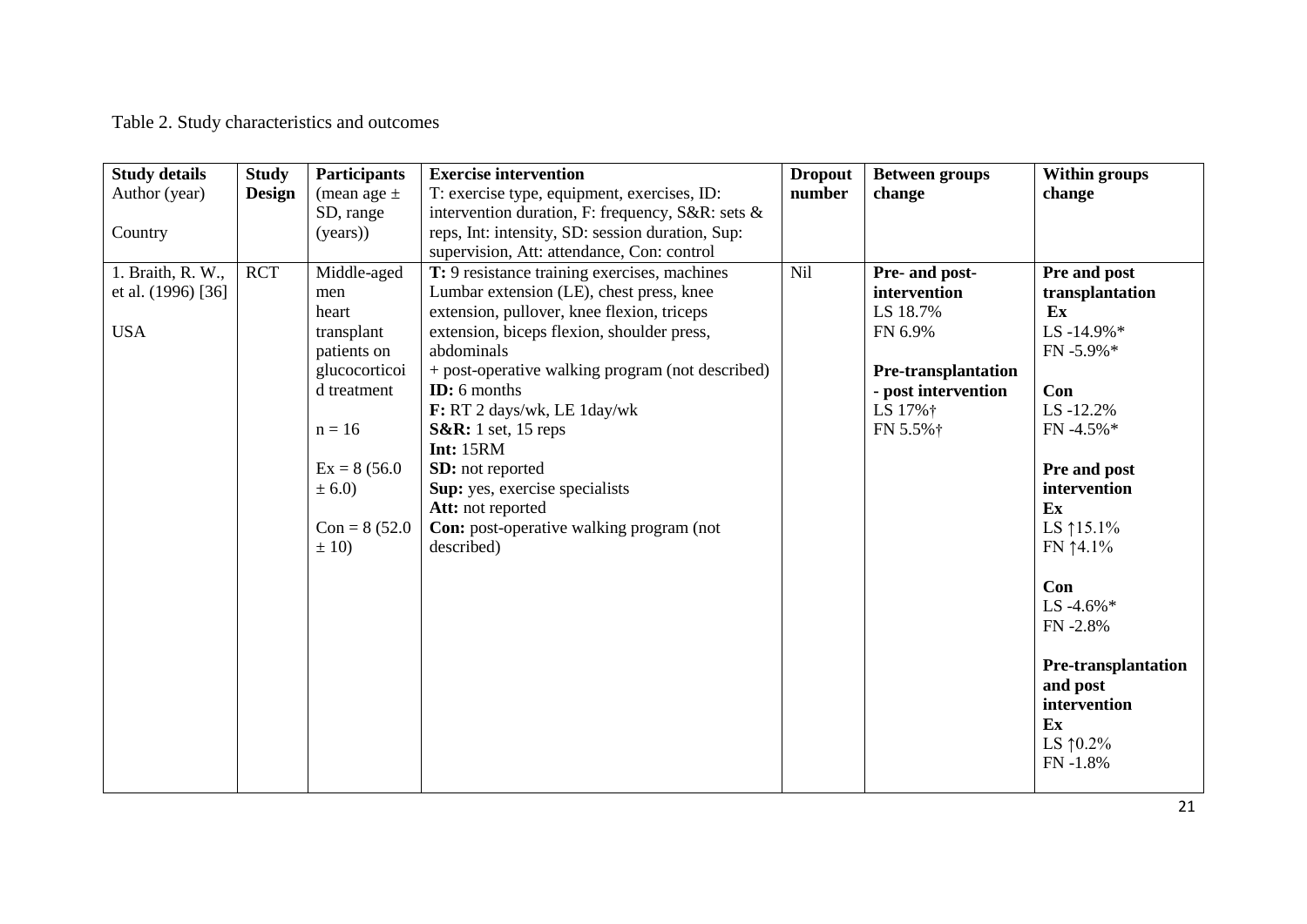|                                                                                                                                    |            |                                                                                                                |                                                                                                                                                                                                                                                                                                                                                                                                                                                                                                                                                                                                                                                                                                                                                                                                                                                   |                                                                            |                                                    | Con<br>LS-16.8%*<br>FN -7.3%                                                                                                                                                        |
|------------------------------------------------------------------------------------------------------------------------------------|------------|----------------------------------------------------------------------------------------------------------------|---------------------------------------------------------------------------------------------------------------------------------------------------------------------------------------------------------------------------------------------------------------------------------------------------------------------------------------------------------------------------------------------------------------------------------------------------------------------------------------------------------------------------------------------------------------------------------------------------------------------------------------------------------------------------------------------------------------------------------------------------------------------------------------------------------------------------------------------------|----------------------------------------------------------------------------|----------------------------------------------------|-------------------------------------------------------------------------------------------------------------------------------------------------------------------------------------|
| 2. Huuskonen,<br>J., et al. (2001)<br>Finland                                                                                      | <b>RCT</b> | Middle-aged<br>men<br>$n = 140(53 -$<br>62)<br>$Ex = 70(58.2)$<br>$\pm$ 2.9)<br>$Con = 70$<br>$(58.1 \pm 2.9)$ | <b>T:</b> Brisk walking, no equipment<br>ID: $48$ months<br><b>F:</b> 3days /wk $\rightarrow$ 5 days/wk<br><b>Int:</b> "brisk walking" $\rightarrow$ 40-60% of VO <sub>2</sub> max<br><b>SD:</b> 30-45 $\rightarrow$ 60 minutes<br>Sup: not supervised<br>Att: not reported<br>Con: participants were advised to make their<br>personal choice whether to engage in physical<br>activity or not                                                                                                                                                                                                                                                                                                                                                                                                                                                   | 4 died<br>$\overline{4}$<br>dropped<br>out<br>(groups)<br>not<br>reported) | $LS \leftrightarrow$<br>Prox fem $\leftrightarrow$ | Ex $\&$ Con (numerical<br>data not reported)<br>$LS \leftrightarrow$<br>Prox fem $\leftrightarrow$                                                                                  |
| 3a. Kukuljan, S.,<br>et al. (2009)<br>Australia<br>$Exercise + milk$<br>and milk alone<br>groups not<br>included in this<br>review | <b>RCT</b> | Middle-aged<br>and older<br>men<br>$n = 90$<br>$Ex = 46(60.7)$<br>$\pm$ 7.1)<br>$Con = 44$<br>$(59.9 \pm 7.4)$ | T: 6-8 RT exercises, machine and free weights,<br>slow and controlled<br>Squats or leg press, lunges, hip abduction and<br>adduction, lat pull down or seated row, back<br>extension, leg extension, calf raises, bench press,<br>shoulder press, biceps curls triceps extension and<br>lumbo-pelvic, spine and a combination of core<br>muscle stabilization exercises<br>$+3$ IL exercises, benches and boxes (15, 30cm)<br>Single and double foot multi-directional landings,<br>bench stepping and jumping off boxes<br><b>ID:</b> 12 months<br>$\mathbf{F: } 3 \text{ days/wk}$<br>S & R: RT: 3 sets, 15-20 reps $\rightarrow$ 2 sets, 8-12<br>reps<br>IL: 3 sets, 10-20 impacts $\rightarrow$ 90-180 impacts<br><b>Int:</b> RT: set 1, 2 & 3: 50-60%1RM $\rightarrow$ set 1: 60-<br>65% 1RM, set 2: 60-70% $\rightarrow$ set 1: 60-65% 1RM, | $Ex = 1$<br>$Con = 2$                                                      | LS 1.5%<br>FN 1.9%<br>Tot hip 0.7%<br>Tr 0.8%      | Ex<br>LS $12.1\%$ *<br>$FN$ $1.7\%*$<br>Tot hip $\uparrow$ 1.2%*<br>$Tr \uparrow 1.6\%$ *<br>Con<br>LS $\uparrow$ 0.6%<br>FN -0.2%<br>Tot hip $\uparrow$ 0.5%<br>Tr $\uparrow$ 0.8% |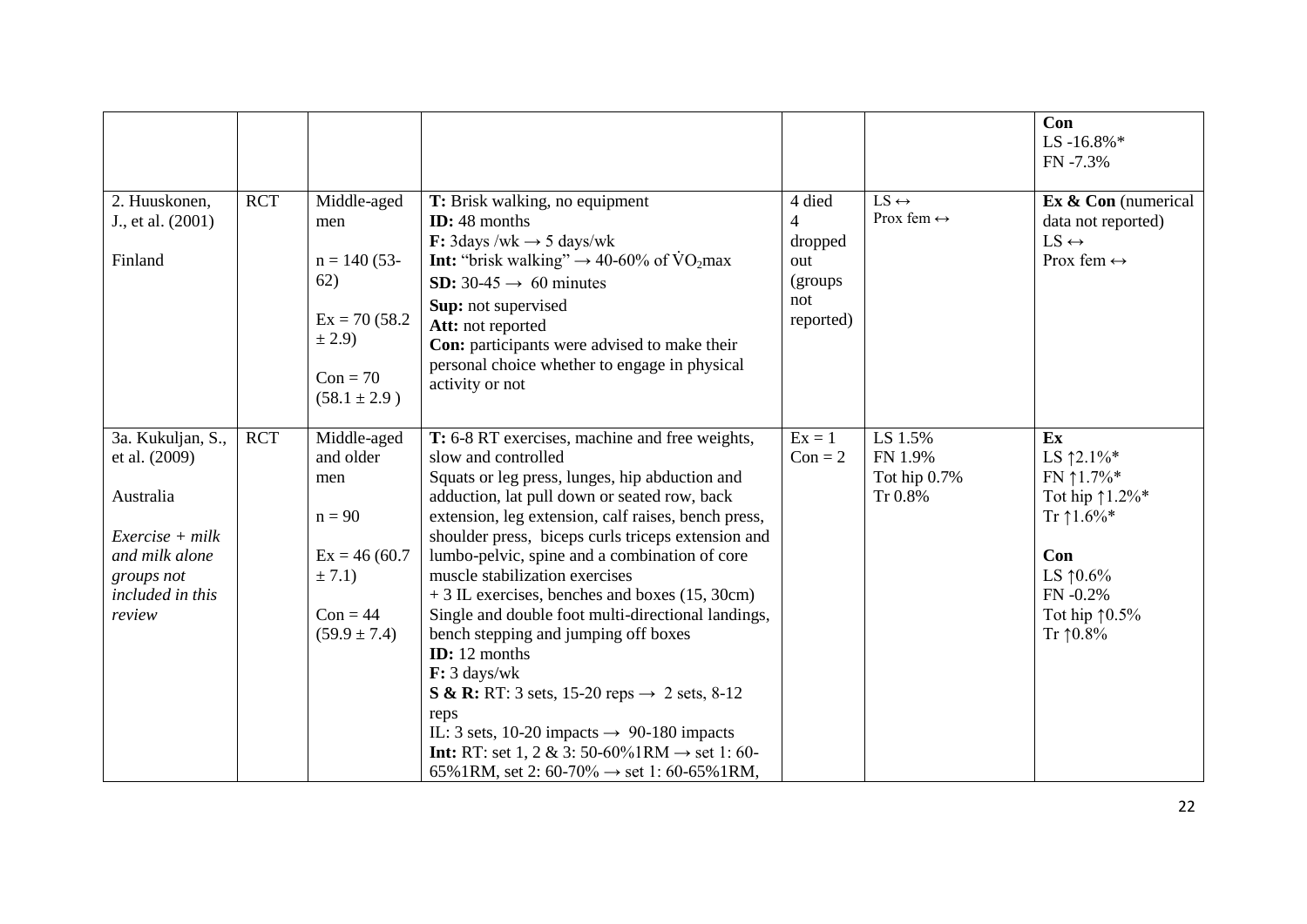|                    |            |                  | set 2: 80-85%<br>IL GRF 1.5 to 9.7 x BW. Intensity increased by<br>increasing height of jumps and/or adding more<br>complex movement patterns<br>$SD: 60-75$ minutes<br>Sup: yes, qualified exercise trainers<br>Att: 67%<br>Con: not described |                        |                      |                         |
|--------------------|------------|------------------|-------------------------------------------------------------------------------------------------------------------------------------------------------------------------------------------------------------------------------------------------|------------------------|----------------------|-------------------------|
| 3b. Kukuljan, S.,  | <b>RCT</b> | Middle-aged      | As 12 month study, with the exception of the                                                                                                                                                                                                    | $Ex = 2$               | FN 1.9%†             | Ex                      |
| et al. (2011) [31] |            | and older        | following changes for month 13-18                                                                                                                                                                                                               | $Con = 2$              | LS & Tot hip (unable | LS $\uparrow$ 1.0%      |
|                    |            | men              | T: high-velocity power based training (rapid                                                                                                                                                                                                    |                        | to be calculated)    | $FN$ $\uparrow$ 1.1%    |
| Australia          |            |                  | concentric muscle contractions)                                                                                                                                                                                                                 |                        |                      | Tot hip $\uparrow$ 0.3% |
| Continuation-      |            | $n = 90$         | ID: 18 months<br>Att: 63%                                                                                                                                                                                                                       |                        |                      | Con                     |
| study 3a           |            | $Ex = 46(60.7)$  |                                                                                                                                                                                                                                                 |                        |                      | LS $\uparrow$ 0.6%      |
|                    |            | $\pm$ 7.1)       |                                                                                                                                                                                                                                                 |                        |                      | FN -0.8%                |
| $Exercise + milk$  |            |                  |                                                                                                                                                                                                                                                 |                        |                      | Tot hip $\uparrow$ 0.2% |
| and milk alone     |            | $Con = 44$       |                                                                                                                                                                                                                                                 |                        |                      |                         |
| groups not         |            | $(59.9 \pm 7.4)$ |                                                                                                                                                                                                                                                 |                        |                      |                         |
| included in this   |            |                  |                                                                                                                                                                                                                                                 |                        |                      |                         |
| review             |            |                  |                                                                                                                                                                                                                                                 |                        |                      |                         |
| 4. Menkes, A., et  | <b>CT</b>  | Middle-aged      | T: 13 RT exercises, machines and free weights                                                                                                                                                                                                   | $Ex = 2$               | Numerical data not   | Ex                      |
| al. (1993) [35]    |            | and older        | Upper body exercises (UB): Chest press, lat pull                                                                                                                                                                                                | (Didn't                | reported             | LS $12.0\%*$            |
| <b>USA</b>         |            | men              | down, shoulder press, upper back row, seated                                                                                                                                                                                                    | want to                | $LS \leftrightarrow$ | FN 13.8%*               |
|                    |            | $n = 18$         | triceps extension, seated dumbbell biceps curls<br>Lower body exercises (LB): leg press, leg curl,                                                                                                                                              | complete<br><b>BMD</b> | $FN \leftrightarrow$ | Con (numerical data     |
|                    |            |                  | leg extension, leg abduction, leg adduction, trunk                                                                                                                                                                                              | testing)               |                      | not reported)           |
|                    |            | $Ex = 11(59.0)$  | extensions, modified sit-ups                                                                                                                                                                                                                    |                        |                      | $LS \leftrightarrow$    |
|                    |            | $\pm$ 2.0 SE)    | <b>ID:</b> 4 months                                                                                                                                                                                                                             |                        |                      | $FN \leftrightarrow$    |
|                    |            |                  | $\mathbf{F: } 3 \text{ days/wk}$                                                                                                                                                                                                                |                        |                      |                         |
|                    |            | $Con = 7 (55.0)$ | <b>S &amp; R:</b> LB 2 sets, 15 reps; UB 1 set, 15 reps                                                                                                                                                                                         |                        |                      |                         |
|                    |            | $\pm$ 1.0 SE)    | Int: 5RM-15RM                                                                                                                                                                                                                                   |                        |                      |                         |
|                    |            |                  | SD: not reported                                                                                                                                                                                                                                |                        |                      |                         |
|                    |            |                  | Sup: registered nurse, physical therapist, exercise                                                                                                                                                                                             |                        |                      |                         |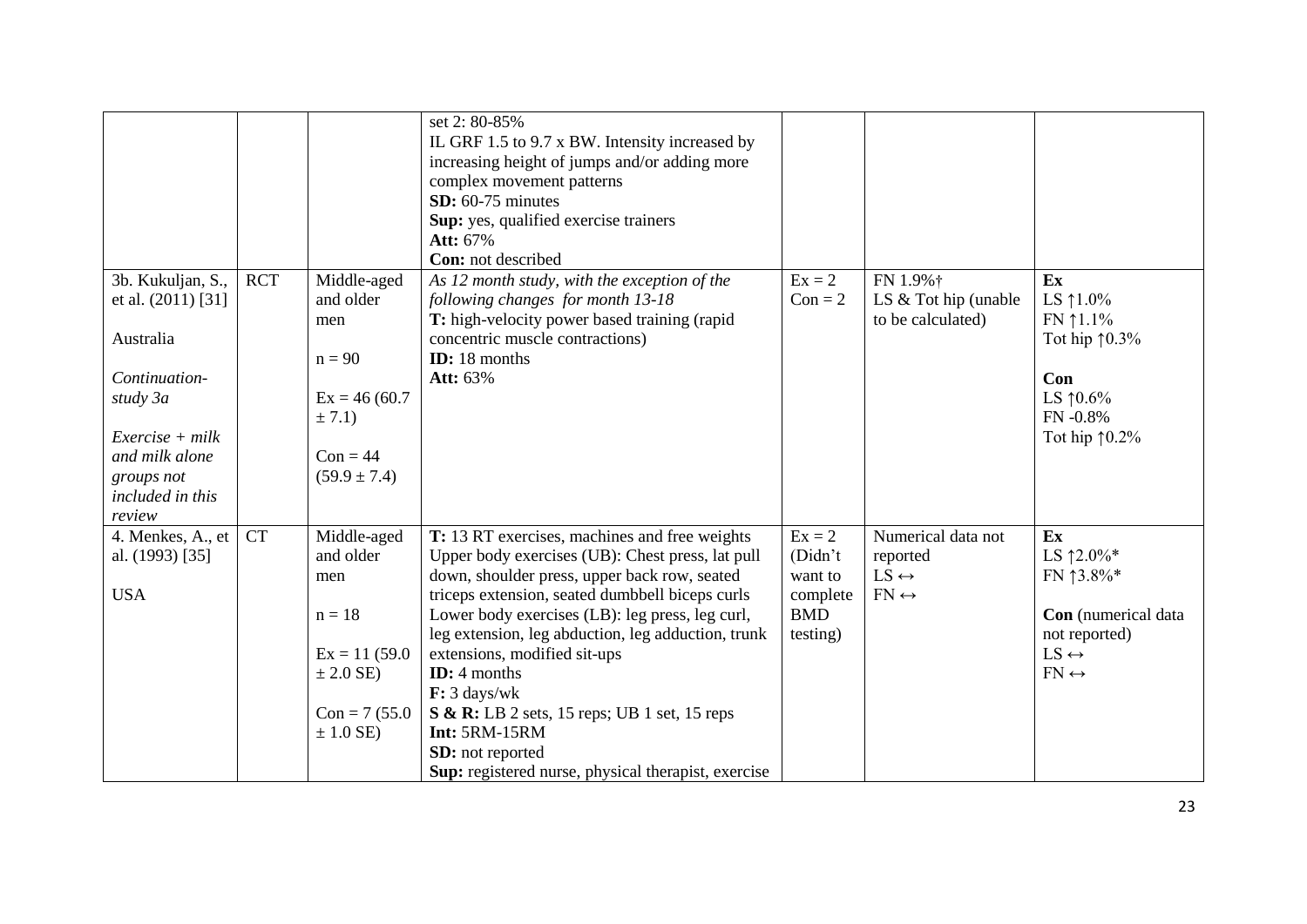|                                                     |            |                                                                                                                          | specialists<br>Att: 95%<br><b>Con:</b> "inactive controls" (not described)                                                                                                                                                                                                                                                                                                                                                                                                                                                                                       |                        |                                                                                                             |                                                                                                                                                         |
|-----------------------------------------------------|------------|--------------------------------------------------------------------------------------------------------------------------|------------------------------------------------------------------------------------------------------------------------------------------------------------------------------------------------------------------------------------------------------------------------------------------------------------------------------------------------------------------------------------------------------------------------------------------------------------------------------------------------------------------------------------------------------------------|------------------------|-------------------------------------------------------------------------------------------------------------|---------------------------------------------------------------------------------------------------------------------------------------------------------|
| 5. Paillard, T., et<br>al. (2004) [33]<br>France    | <b>RCT</b> | Middle-aged<br>and older<br>men<br>$n = 21(63 -$<br>72)<br>$Ex = 11 (66 \pm$<br>2.0)<br>$Con = 10(67)$<br>$\pm 2.0$      | <b>T:</b> Brisk walking<br><b>ID:</b> 3 months<br>$F: 5$ days/wk<br>Int: individualized intensity corresponding to<br>lactate threshold<br>$SD: 45-60$ minutes<br>Sup: not reported<br>Att: not reported<br>Con: not reported                                                                                                                                                                                                                                                                                                                                    | Nil                    | Hip 2.1%                                                                                                    | Ex<br>Hip-1.2%<br>Con<br>Hip -3.3%                                                                                                                      |
| 6. Ryan, A. S., et<br>al. (1994) [32]<br><b>USA</b> | <b>CT</b>  | Middle-aged<br>and older<br>men<br>$n = 37$<br>$Ex = 21(61.1)$<br>$\pm$ 1.0 SE)<br>$Con = 16$<br>$(59.2 \pm 2.0)$<br>SE) | T: 14 RT exercises, machines and free weights<br>Leg press, chest press, leg curl, lat pull down, leg<br>extension, shoulder press, leg adduction, leg<br>abduction, upper back row, triceps press, lower<br>back extension, upper abdominals, biceps curl,<br>lower abdominals<br><b>ID:</b> 4 months<br>$\mathbf{F: } 3 \text{ days/wk}$<br>S & R: 1st set, 15 reps for all exercises 2nd set of<br>15 for leg press, leg curl and leg machine only<br><b>Int: 5RM-15RM</b><br>SD: not reported<br>Sup: not reported<br>Att: not reported<br>Con: not reported | <b>Nil</b>             | Ward's 1.4%<br>Tr 1.5%<br>LS, $FN \leftrightarrow$ (unable to<br>calculate, numerical<br>data not reported) | Ex<br>LS-0.1%<br>FN 12.8%*<br>Ward's -0.2%<br>Tr-0.1%<br>Con<br>LS, $FN \leftrightarrow$ (numerical<br>data not reported)<br>Ward's -1.6%<br>$Tr -1.6%$ |
| 7. Whiteford, J.,<br>et al. (2010) [29]             | <b>RCT</b> | Middle-aged<br>and older<br>men                                                                                          | <b>T:</b> 8 RT exercises, machines and free weights<br>Hip flexion, hip extension, hip abduction, hip<br>adduction, calf raise, triceps pushdown, wrist                                                                                                                                                                                                                                                                                                                                                                                                          | $RT = 16$<br>$Con = 5$ | $LS \leftrightarrow$<br>FN 0.3%<br>$Tr \leftrightarrow$                                                     | <b>RT</b><br>$LS -0.1%$<br>FN -0.3%                                                                                                                     |